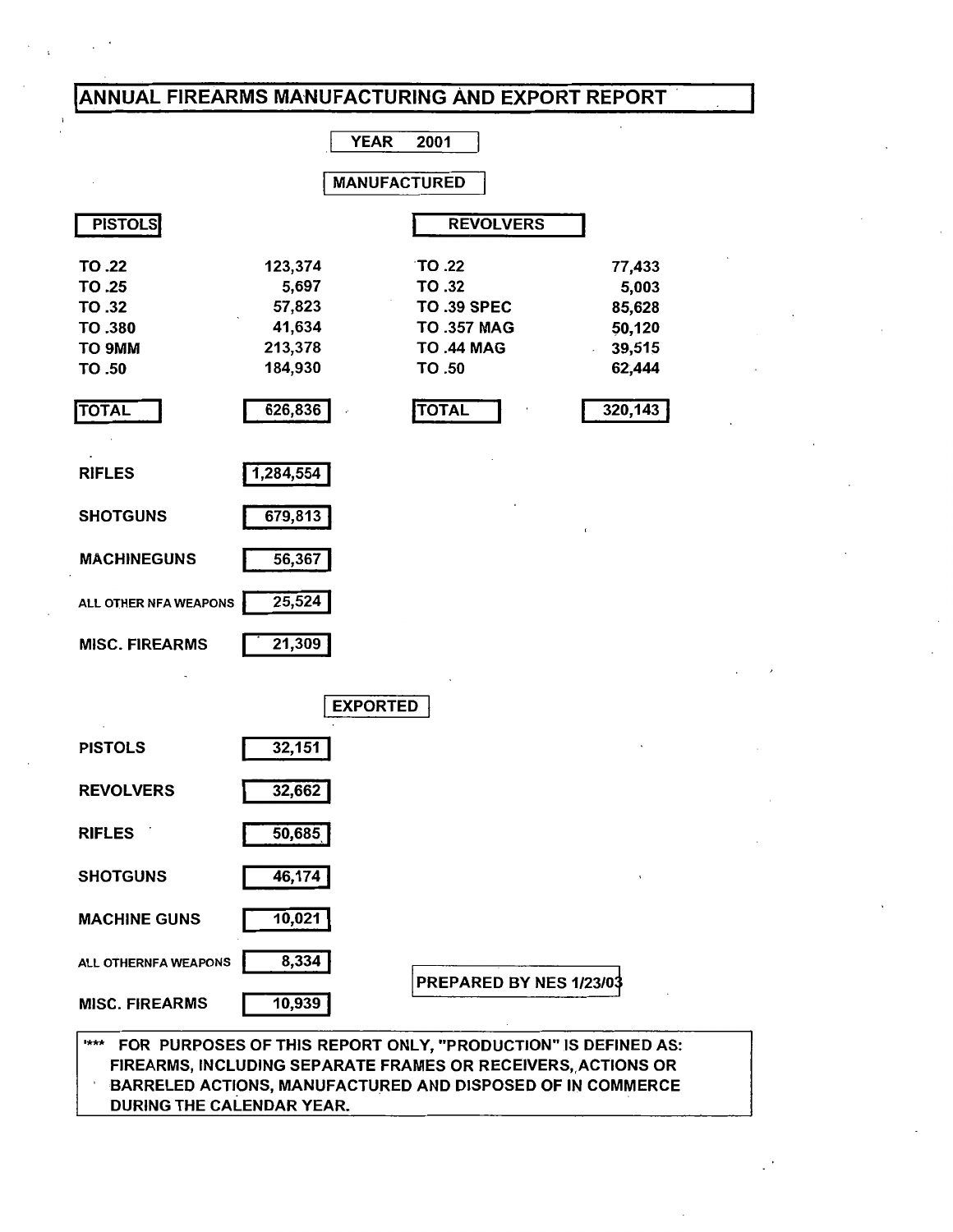#### **PISTOLS MANUFACTURED IN 2001**

**PAGE 1OF22** 

 $\mathcal{L}^{\mathcal{L}}$ 

| <b>RDS KEY</b> | LICENSE NAME                                            | <b>STREET</b>                             | CITY                       | ST        | <b>PISTOL</b><br>22 | PISTOL<br>25 | <b>PISTOL</b><br>32 | <b>PISTOL</b><br>380 | <b>PISTOL</b><br>9MM | <b>PISTOL</b><br>50 | <b>PISTOL</b><br><b>TOTAL</b> |
|----------------|---------------------------------------------------------|-------------------------------------------|----------------------------|-----------|---------------------|--------------|---------------------|----------------------|----------------------|---------------------|-------------------------------|
| 57100275       | TIBBETS, VICTOR R                                       | 933 CR 439                                | <b>BERRYVILLE</b>          | AR        | 0                   | 0            | 0                   | 0                    | $\overline{2}$       | 4                   | 6                             |
| 57134716       | WILSONS GUN SHOP INC                                    | 2234 CR 719                               | <b>BERRYVILLE</b>          | AR        | 5                   | 0            | 0                   | 0                    | 1                    | 2348                | 2354                          |
| 98638393       | <b>GUNSITE ACADEMY INC</b>                              | 2900 W GUNSITE RD                         | PAULDEN                    | ΑZ        | 0                   | 0            | ٥                   | 0                    | 0                    | 61                  | 61                            |
| 98638387       | PROFESSIONAL ORDNANCE<br><b>INC</b>                     | 1070 METRIC DR                            | <b>LAKE HAVASU</b><br>CITY | ΑZ        | 0                   | 1248         | 0                   | 0                    | $\Omega$             | 0                   | 1248                          |
| 98633332       | R & R SPORTING ARMS INC                                 | 15481 N TWIN LAKES DR                     | TUCSON                     | AZ        | 3                   | 2            | 0                   | 3                    | $\mathbf 0$          | 0                   | 8                             |
| 98636542       | ROBAR COMPANIES, INC                                    | 21438 N 7TH AVE SUITE<br>в                | <b>PHOENIX</b>             | AZ        | 0                   | 0            | 0                   | 0                    | 4                    | 0                   |                               |
| 98638190       | SPECIAL WEAPONS LLC                                     | 4613 E IVY ST, SUITE 102 MESA             |                            | <b>AZ</b> | 0                   | 0            | 0                   | 0                    | $\Omega$             | 11                  | 11                            |
| 98614472       | STURM RUGER & CO INC                                    | 200 RUGER RD                              | <b>PRESCOTT</b>            | AZ        | 40378               | 0            | 0                   | 0                    | 47815                | 24654               | 112847                        |
| 93334014       | <b>BRYCO ARMS</b>                                       | 380 CLINTON ST                            | <b>COSTA MESA</b>          | CA        | 11116               | 0            | 0                   | 8865                 | 46893                | 0                   | 66874                         |
| 93322226       | <b>DAVIS INDUSTRIES</b>                                 | 15150 SIERRA BONITA LN CHINO              |                            | CA        | 5626                | 68           | 3377                | 3997                 | 588                  | 0                   | 13656                         |
| 93340235       | INTERNATIONAL ANTIQUE<br><b>REPRODUCTIONS INC</b>       | 33171 CAMINO<br><b>CAPISTRANO</b>         | SAN JUAN<br>CAPISTRANO     | CA        | 18                  | 0            | 0                   | 0                    | $\mathbf 0$          | 0                   | 18                            |
| 99434360       | KRAUSE, MICHAEL A                                       | 83 21ST AVE                               | <b>SAN MATEO</b>           | CA        | 0                   | 0            | 6                   | 0                    | $\Omega$             | 0                   | 6                             |
| 93340544       | MICRODYNE PLASTICS INC                                  | 4651 E AIRPORT DR                         | <b>ONTARIO</b>             | CA        | 0                   | 0            | 0                   | 0                    | $\mathbf 0$          | 1000                | 1000                          |
| 93340867       | MUELLER, WALTER W<br>MUELLER, JEFFREY W                 | 14576 FONTLEE LANE                        | <b>FONTANA</b>             | CA        | 0                   | 0            | 0                   | 500                  | $\Omega$             | 0                   | 500                           |
| 93336988       | <b>PHOENIX ARMS</b>                                     | 1420 ARCHIBALD AVE                        | ONTARIO                    | CA        | 5050                | 0            | 0                   | 0                    | $\mathbf 0$          | 0                   | 5050                          |
| 93340518       | REPUBLIC ARMS INC                                       | 15167 SIERRA BONITA LN CHINO              |                            | CA        | 0                   | 0            | 0                   | 0                    | $\mathbf 0$          | 1326                | 1326                          |
| 60633345       | COLT'S MANUFACTURING CO<br><b>LLC</b>                   | 545 NEWPARK AVE                           | WEST<br><b>HARTFORD</b>    | CT        | 0                   | 0            | 0                   | 2729                 | 6                    | 23181               | 25916                         |
| 60604862       | L W SEECAMP CO INC                                      | 301 BREWSTER RD<br><b>INDUSTRIAL BLDG</b> | <b>MILFORD</b>             | CТ        | 0                   | 0            | 3051                | 0                    | 0                    | 0                   | 3051                          |
| 60635829       | WILDEY F A INC                                          | <b>45 ANGEVINE RD</b>                     | WARREN                     | CT        | 0                   | 0            | 0                   | 0                    | 0                    | 74                  | 74                            |
| 15940806       | KEL TEC CNC INDUSTRIES INC                              | 1475 COX ROAD                             | COCOA                      | FL        | 0                   | 0            | 35181               | 0                    | 8271                 | 2206                | 45658                         |
| 15923596       | <b>TAURUS INTERNATIONAL</b><br><b>MANUFACTURING INC</b> | 16175 NW 49TH AVE                         | <b>MIAMI</b>               | FL        | 5552                | 1562         | 0                   | 0                    | 0                    | 0                   | 7114                          |
| 15840177       | <b>MASTERPIECE ARMS INC</b>                             | 116 KINGSBRIDGE DRIVE CARROLLTON          |                            | GA        | 0                   | 0            | 0                   | 0                    | 55                   | 210                 | 265                           |
| 54235453       | DOUBLE DEUCE INC                                        | 24276 240TH ST                            | CARROLL                    | ١A        | 68                  | 0            | 0                   | 0                    | 0                    | 0                   | 68                            |
| 33635343       | LES BAER CUSTOM INC                                     | 29601 34TH AVE N                          | HILLSDALE                  | IL.       | 0                   | 0            | 0                   | 0                    | 50                   | 1836                | 1886                          |
| 33733384       | OGLESBY & OGLESBY<br><b>GUNMAKERS INC</b>               | 744 W ANDREW RD                           | <b>SPRINGFIELD</b>         | IL        | 0                   | 0            | 0                   | 0                    | 0                    | -1                  | -1                            |
| 33637004       | ROCK RIVER ARMS INC                                     | 101 NOBLE ST                              | <b>CLEVELAND</b>           | IL        | 0                   | 0            | 0                   | 3                    | 6                    | 128                 | 137                           |
| 33635798       | <b>SPRINGFIELD INC</b>                                  | 420 W MAIN ST                             | <b>GENESEO</b>             | IL.       | $\Omega$            | 0            | 0                   | 509                  | 3199                 | 23478               | 27186                         |
| 46137442       | <b>GEMINI CUSTOMS LLC</b>                               | 2262 LOUISVILLE RD                        | <b>FRANKFORT</b>           | ΚY        | 0                   | 0            | 0                   | 0                    | 0                    | -1                  | -1                            |
| 46100555       | <b>RAMPRO CORP</b>                                      | 935 SECOND ST                             | <b>DAYTON</b>              | KY        | 4                   | -1           | 8                   | 0                    | 0                    | 0                   | 13                            |
| 57233690       | <b>CLARK CUSTOM GUNS INC</b>                            | 336 SHOOTOUT LN                           | <b>PRINCETON</b>           | LA        | 12                  | 0            | 0                   | 0                    | 2                    | 12                  | 26                            |
| 60435456       | SAEILO, INC                                             | 130 GODDARD                               | <b>WORCESTER</b>           | МA        | 0                   | 0            | 0                   | 0                    | 4878                 | 5384                | 10262                         |

 $\sim$ 

PREPARED BY THE OFFICE OF FEA, BUREAU OF ALCOHOL, TOBACCO AND FIREARMS WASHINGTON DC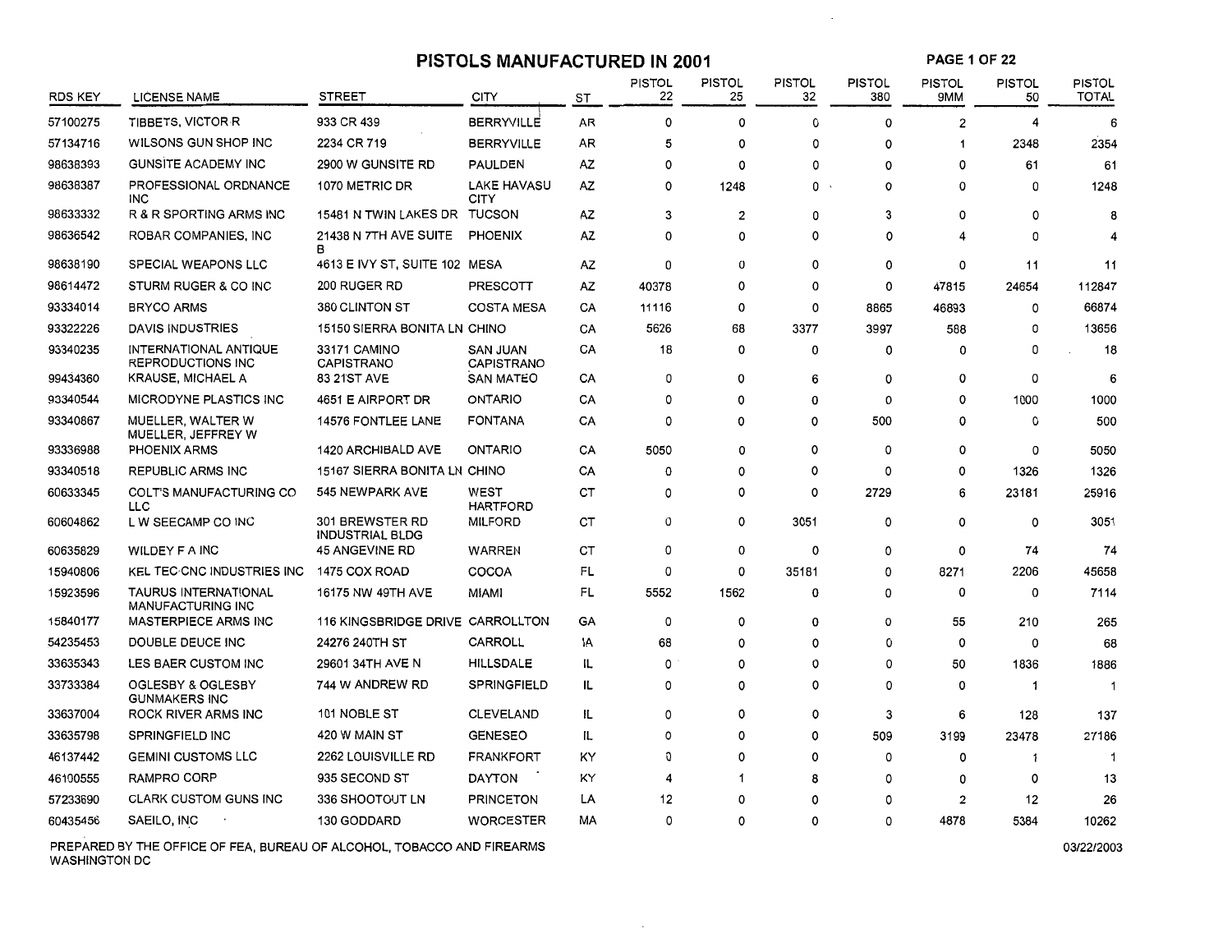|                |                                       | PISTOLS MANUFACTURED IN 2001        |                                      |           |              |                     |                     | <b>PAGE 2 OF 22</b>  |                      |                     |                               |
|----------------|---------------------------------------|-------------------------------------|--------------------------------------|-----------|--------------|---------------------|---------------------|----------------------|----------------------|---------------------|-------------------------------|
| <b>RDS KEY</b> | LICENSE NAME                          | STREET                              | CITY                                 | ST        | PISTOL<br>22 | <b>PISTOL</b><br>25 | <b>PISTOL</b><br>32 | <b>PISTOL</b><br>380 | <b>PISTOL</b><br>9MM | <b>PISTOL</b><br>50 | <b>PISTOL</b><br><b>TOTAL</b> |
|                |                                       | <b>MEMORIAL DR</b>                  |                                      |           |              |                     |                     |                      |                      |                     |                               |
| 60410395       | SMITH & WESSON CORP                   | 2100 ROOSEVELT AVE                  | SPRINGFIELD                          | MA        | 0            | 0                   | 0                   | 0                    | 32486                | 21182               | 53668                         |
| 85207699       | BERETTA U S A CORPORATION             | 17601 BERETTA DR                    | <b>ACCOKEEK</b>                      | MD        | 3262         | 1915                | 10069               | 0                    | 30626                | 12279               | 58151                         |
| 60106460       | SMITH & WESSON CORP                   | <b>19 AVIATION DR</b>               | <b>HOULTON</b>                       | MЕ        | 9560         | 0                   | 0                   | 7                    | 0                    | 0                   | 9567                          |
| 34137259       | E ARTHUR BROWN CO INC                 | 4353 STATE HWY 27 E                 | <b>ALEX</b>                          | ΜN        | 11           | $\Omega$            | 13                  | 0                    | 2                    | 0                   | 26                            |
| 34136294       | <b>HESSE LTD</b>                      | 9487 INVER GROVE<br><b>TRAIL</b>    | <b>INVER GROVE</b><br><b>HEIGHTS</b> | ΜN        | 0            | 0                   | 8                   | 0                    | 0                    | 0                   | 8                             |
| 34136894       | <b>JOHNSON, RICK A</b>                | 2159 CTY RD 2                       | <b>BALATON</b>                       | MN        | 0            | 0                   | o                   | 0                    | 0                    | 11                  | 11                            |
| 54339122       | ED BROWN PRODUCTS, INC.               | 43825 MULDROW TRAIL                 | PERRY                                | МO        | 0            | $\Omega$            | 0                   | 0                    | 0                    | 117                 | 117                           |
| 54339397       | HUNTER, ROBERT EDWARD JR              | 8039 SW FAIRVIEW RD                 | <b>OSBORN</b>                        | МO        | 0            | 0                   | 0                   | 0                    | 0                    | 1                   | $\mathbf 1$                   |
| 98135453       | BARKER, DONALD R                      | 1600 MEETEETSE TRAIL<br><b>RD</b>   | <b>BELFRY</b>                        | МT        | 3            | 0                   | 0                   | 0                    | 0                    | 0                   | 3                             |
| 98100158       | COBRA ENTERPRISES, INC                | 5078 N HWY 287 #14                  | <b>ENNIS</b>                         | MT        | 1664         | 61                  | 599                 | 1339                 | 348                  | 73                  | 4084                          |
| 98135543       | TALON INDUSTRIES INC                  | 5078 N HWY 287 #12                  | <b>ENNIS</b>                         | MT        | 0            | $\Omega$            | 0                   | 1238                 | 2824                 | 0                   | 4062                          |
| 54734146       | <b>CYLINDER &amp; SLIDE INC</b>       | 245 E 4TH ST                        | <b>FREMONT</b>                       | NE        | 0            | 0                   | 0                   |                      | 4                    | 7                   | 12                            |
| 60234248       | COMPETITOR CORP INC                   | 26 KNIGHT STREET, UNIT JAFFREY<br>3 |                                      | NH        | 18           | $1 \cdot$           | 34                  | 0                    | 0                    | 9                   | 62                            |
| 60233754       | THOMPSON CENTER ARMS CO<br><b>INC</b> | <b>FARMINGTON RD</b>                | <b>ROCHESTER</b>                     | <b>NH</b> | 1778         | 826                 | 3326                | 0                    | 0                    | 2030                | 7960                          |
| 82200079       | ST PIERRE, THOMAS V                   | 506 ONE MILE RD S                   | <b>HIGHTSTOWN</b>                    | <b>NJ</b> | 0            | 0                   | $\mathbf 0$         | 0                    | 0                    | 1                   | -1                            |
| 61334276       | KIMBER MFG INC                        | 1 LAWTON ST                         | YONKERS                              | NY        | 0            | 0                   | 0                   | 0                    | 0                    | 32746               | 32746                         |
| 43435702       | <b>BEEMILLER INC</b>                  | 1015 SPRINGMILL RD                  | <b>MANSFIELD</b>                     | OН        | 0            | 0                   | 0                   | 18299                | 32579                | 0                   | 50878                         |
| 43419291       | HASKELL MANUFACTURING<br><b>INC</b>   | 585 EAST BLUE LICK RD               | LIMA                                 | OH        | 0            | 0                   | 0                   | 0                    | 0                    | 8000                | 8000                          |
| 43434316       | <b>IBERIA FIREARMS INC</b>            | 3929 STATE RT 309                   | <b>GALION</b>                        | OH        | 0            | 0                   | 0                   | 0                    | 0                    | 5330                | 5330                          |
| 43436235       | JONES, JOHNDAVID                      | 590 WOODVUE LANE                    | WINTERSVILLE                         | OН        | 2            | 3                   | 10                  | 1                    | 0                    | з                   | 19                            |
| 43100419       | M O A CORPORATION                     | 2451 OLD CAMDEN PK                  | <b>EATON</b>                         | OH        | 2            | з                   | 6                   | 0                    | 0                    | 0                   | 11                            |
| 57300751       | NOWLIN CUSTOM MFG INC                 | 20622 S 4092 RD                     | <b>CLAREMORE</b>                     | OK        | 0            | 0                   | 0                   | 0                    | 21                   | 78                  | 99                            |
| 15710236       | FN MFG INC                            | 797 CLEMSON RD                      | <b>COLUMBIA</b>                      | SC        | 0            | 0                   | 0                   | 0                    | 684                  | 0                   | 684                           |
| 34633475       | <b>H S PRECISION INC</b>              | 1301 TURBINE DR                     | <b>RAPID CITY</b>                    | SD        | 2            | 7                   | 8                   | 0                    | 0                    | 0                   | 17                            |
| 16200523       | LEINAD INC                            | 221 HWY 68 N                        | <b>DUCKTOWN</b>                      | TN        | $\Omega$     | 0                   | 0                   | 320                  | 1000                 | 6401                | 7721                          |
| 16200694       | MARLOWE, PATRICK                      | 319 HOLLYWOOD DRIVE                 | <b>OLD HICKORY</b>                   | TN        | $\Omega$     | 0                   | 0                   | 0                    | 0                    | 3                   | 3                             |
| 57421953       | AMERICAN DERRINGER CORP               | 127 N LACY DR                       | WACO                                 | ТX        | 24           | $\Omega$            | 15                  | 518                  | 66                   | 1171                | 1794                          |
| 57541153       | <b>BOND ARMS INC</b>                  | 204 ALPHA LN                        | <b>GRANBURY</b>                      | ТX        | 0            | $\Omega$            | 8                   | 0                    | 339                  | 1622                | 1969                          |
| 57438309       | <b>EXO-DIMENSIONAL INC</b>            | 4209B CLAWSON RD                    | AUSTIN                               | ТX        | 0            | ŋ                   | 0                   | 0                    | 0                    | 2                   | 2                             |
| 57600160       | FIREARMS INTERNATIONAL INC            | 5200 MITCHELLDALE<br>#E17           | <b>HOUSTON</b>                       | тх        | 110          | 0                   | 0                   | 0                    | 0                    | 225                 | 335                           |

 $\mathbf{r}$ 

PREPARED BY THE OFFICE OF FEA, BUREAU OF ALCOHOL, TOBACCO AND FIREARMS WASHINGTON DC .

 $\sim 100$ 

 $\label{eq:2.1} \frac{d}{dt} \left( \frac{d}{dt} \right) = \frac{1}{2\pi} \frac{d}{dt}$ 

 $\sim$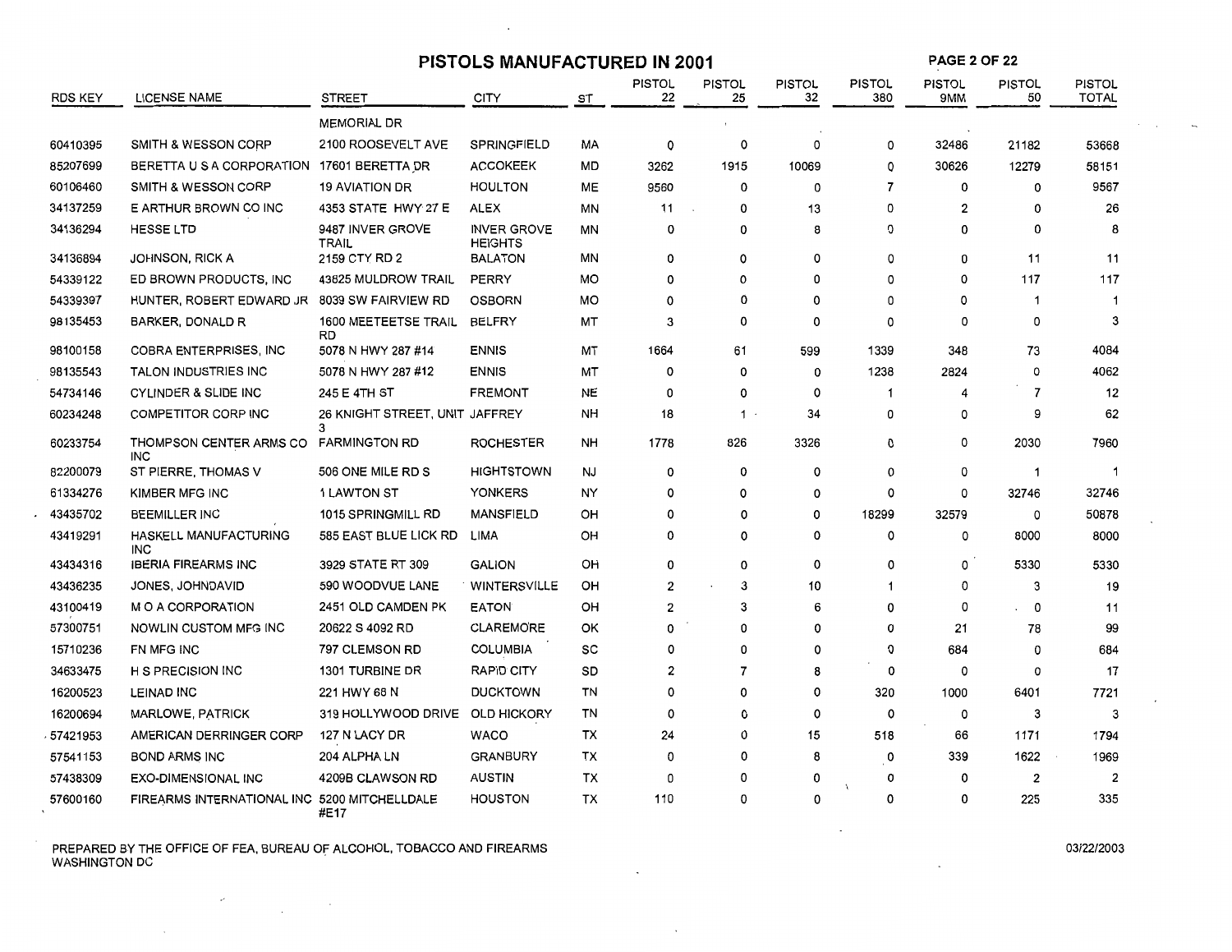# PISTOLS MANUFACTURED IN 2001 **PAGE 3 OF 22**

 $\Lambda$  .

 $\sim$ 

| <b>RDS KEY</b> | LICENSE NAME                 | <b>STREET</b>             | <b>CITY</b>         | ST        | <b>PISTOL</b><br>22 | <b>PISTOL</b><br>25 | <b>PISTOL</b><br>32 | <b>PISTOL</b><br>380 | <b>PISTOL</b><br>9MM | <b>PISTOL</b><br>50 | <b>PISTOL</b><br>TOTAL |
|----------------|------------------------------|---------------------------|---------------------|-----------|---------------------|---------------------|---------------------|----------------------|----------------------|---------------------|------------------------|
| 57434417       | STI INTERNATIONAL, INC       | <b>114 HALMAR COVE</b>    | <b>GEORGETOWN</b>   | ТX        | 0                   | 0                   | 0                   | 0                    | 0                    | 2056                | 2056                   |
| 57540601       | STRAYER VOIGT INC            | 3435 ROY ORR BLVD<br>#200 | <b>GRAND PRARIE</b> | ТX        | 0                   | 0                   | 0                   | 0                    | 245                  | 509                 | 754                    |
| 98787363       | ARMS TECHNOLOGY INC          | 2779 DIRECTORS ROW        | SALT LAKE CITY      | UT        | 18879               | 0                   | 0                   | $\mathbf 0$          | 0                    | o                   | 18879                  |
| 98790082       | ARMS TECHNOLOGY INC          | 1115 PIONEER RD           | SALT LAKE CITY      | UT        | 19266               | 0                   | 0                   | 0                    | 0                    | 0                   | 19266                  |
| 98734026       | NORTH AMERICAN ARMS INC      | 2150 S 950 E              | <b>PROVO</b>        | UT        | 0                   | 0                   | 2104                | 3305                 | 0                    | 0                   | 5409                   |
| 98700109       | TRIPLE ACTION LLC            | 708 W 1800 N #1A          | NORTH LOGAN         | UT        | 0                   | 0                   | 0                   | 0                    | 0                    |                     |                        |
| 60300037       | <b>CASPIAN ARMS LTD</b>      | 75 CAL FOSTER DR          | <b>WOLCOTT</b>      | VΤ        | 0                   | 0                   | 0                   | 0                    | 0                    | 1252                | 1252                   |
| 60300038       | <b>FOSTER INDUSTRIES INC</b> | 75 CAL FOSTER DR          | <b>WOLCOTT</b>      | VT        | 0                   | 0                   | 0                   | 0                    | 0                    | 140                 | 140                    |
| 60306096       | SQUIRES BINGHAM INTL INC     | <b>190 JUNCTION RD</b>    | <b>HARDWICK</b>     | <b>VT</b> | 961                 | 0                   | 0                   | 0                    | 0                    | 0                   | 961                    |
| 99114520       | <b>OLYMPIC ARMS INC</b>      | 624 OLD PACIFIC HWY<br>SE | <b>OLYMPIA</b>      | <b>WA</b> | 0                   | 0                   | 0                   | 0                    | 384                  | 0                   | 384                    |
|                |                              |                           |                     |           | 123374              | 5697                | 57823               | 41634                | 213378               | 181164              | 623070                 |

 $\blacksquare$ 

PREPARED BY THE OFFICE OF FEA, BUREAU OF ALCOHOL, TOBACCO AND FIREARMS WASHINGTON DC .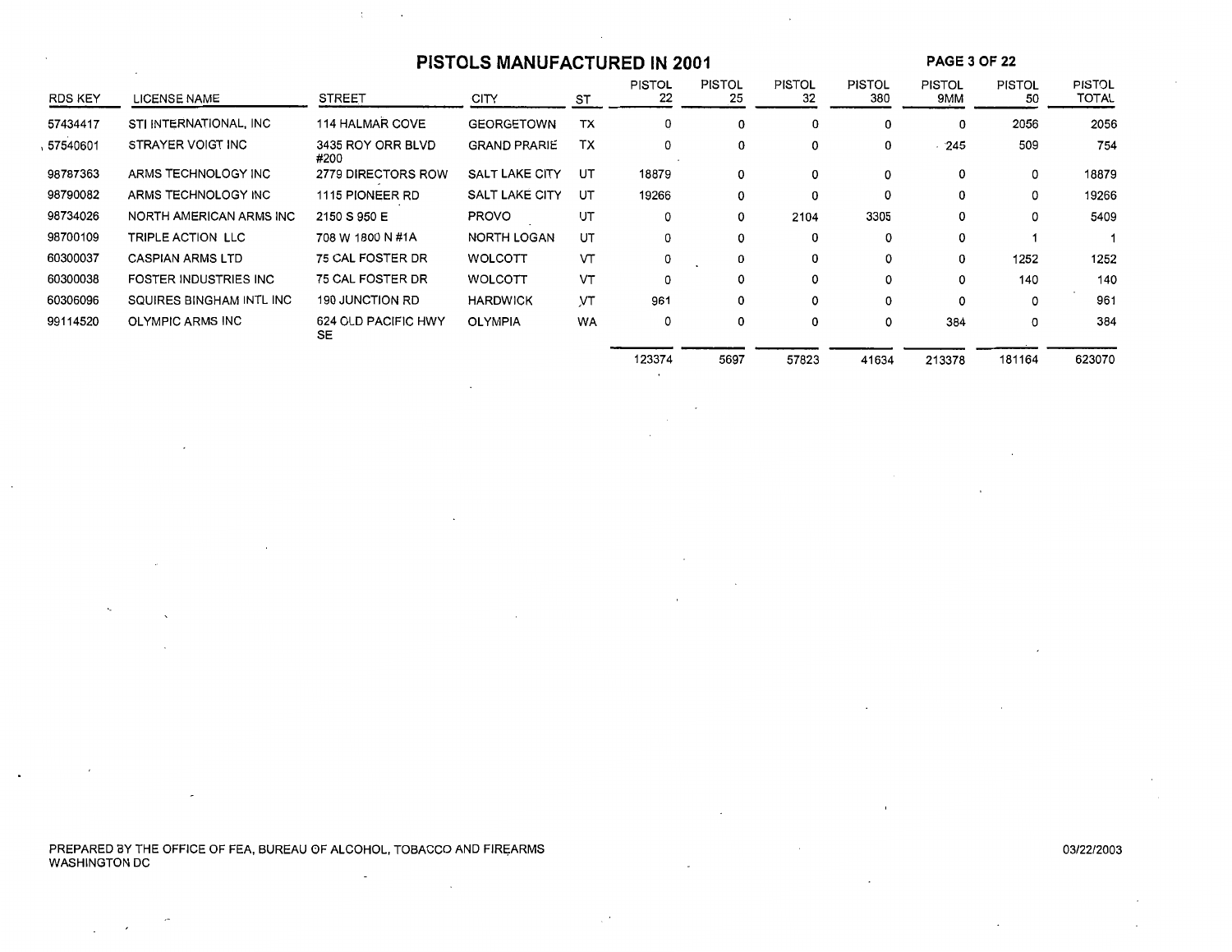### **REVOLVERS MANUFACTURED IN 2001**

**PAGE 4 OF 22** 

 $\mathcal{A}$ 

 $\sim$ 

| <b>RDS KEY</b> | <b>LICENSE NAME</b>                             | <b>STREET</b>                     | <b>CITY</b>                        | ST | RVLR <sub>22</sub> | RVLR 32 | <b>RVLR 357</b> | RVLR 38 | RVLR <sub>44</sub> |          | RVLR 50 RVLR TOTL |
|----------------|-------------------------------------------------|-----------------------------------|------------------------------------|----|--------------------|---------|-----------------|---------|--------------------|----------|-------------------|
| 57134716       | WILSONS GUN SHOP INC                            | 2234 CR 719                       | <b>BERRYVILLE</b>                  | AR | 0                  | 0       | 2               | 0       | 0                  |          | 2                 |
| 98638426       | <b>REEDER, GARY NELSON</b>                      | 2599 7TH AVE                      | <b>FLAGSTAFF</b>                   | AZ | 0                  | 0       | 0               | 0       |                    |          | 3                 |
| 60635936       | CHARCO 2000                                     | 273 CANAL ST                      | <b>HUNTINGTON</b>                  | CT | $\Omega$           | 0       | 563             | 7544    | 1037               | $\Omega$ | 9144              |
| 60633345       | COLT'S MANUFACTURING CO<br><b>LLC</b>           | 545 NEWPARK AVE                   | WEST<br><b>HARTFORD</b>            | СT | $\Omega$           | 0       | 256             | 206     | 458                | 4812     | 5732              |
| 60635732       | UNITED STATES FIREARMS<br>MANUFACTURING COMPANY | 55 VAN DYKE AVE                   | <b>HARTFORD</b>                    | СT | 0                  | 10      | 0               | 43      | 41                 | 927      | 1021              |
| 15941170       | <b>HERITAGE MFG INC</b>                         | 4600 NW 135TH ST                  | OPA LOCKA                          | FL | 34100              | 0       | 0               | 0       | 0                  | 0        | 34100             |
| 57233690       | <b>CLARK CUSTOM GUNS INC</b>                    | 336 SHOOTOUT LN                   | <b>PRINCETON</b>                   | LA | 0                  | 0       | 0               | 2       |                    |          | $\overline{2}$    |
| 60410395       | SMITH & WESSON CORP                             | 2100 ROOSEVELT AVE                | <b>SPRINGFIELD</b>                 | МA | 4366               | 703     | 36068           | 40145   | 9088               | 1955     | 92325             |
| 34100093       | CONTRACT MANUFACTURING<br><b>INC</b>            | 1594 COLLEGE RD                   | <b>BAXTER</b>                      | ΜN | 0                  | 0       | 0               | 0       | 0                  | 1313     | 1313              |
| 16436362       | CLEMENTS, CHARLES DAVID                         | 61060 HATLEY DETROIT<br><b>RD</b> | <b>GREENWOOD</b><br><b>SPRINGS</b> | MS | 0                  | 0       | 0               | 0       | 0                  |          |                   |
| 60201484       | STURM RUGER & CO INC                            | 411 SUNAPEE ST                    | NEWPORT                            | NH | 16611              | 4261    | 48541           | 2180    | 28302              | 50949    | 150844            |
| 61636016       | NEW YORK INTERNATIONAL<br>CORP                  | 5169 ROUTE 12 SOUTH               | <b>NORWICH</b>                     | NY | 72                 | 27      | 120             | 0       | 485                | 47       | 751               |
| 82339672       | RAPINE, ELLSWORTH D                             | 9503 LANDIS LN                    | <b>EAST</b><br><b>GREENVILLE</b>   | PA | 0                  | 0       | 0               | 0       | 2                  | 0        | $\overline{2}$    |
| 34634039       | <b>D-MAX INC</b>                                | 41428 - 15TH STREET               | SPRINGFIELD                        | SD | $\overline{2}$     |         | 0               | 0       | 0                  | 518      | 521               |
| 16200523       | <b>LEINAD INC</b>                               | 221 HWY 68 N                      | <b>DUCKTOWN</b>                    | TN | 100                | 0       | 0               | 0       | $\Omega$           | 500      | 600               |
| 16238596       | MUNITIONS INTERNATIONAL<br><b>LAB INC</b>       | 1345 B ENTERPRISE RD              | PINEY FLATS                        | TN | 0                  | 0       | 0               | 0       | 0                  | 534      | 534               |
| 98734026       | NORTH AMERICAN ARMS INC                         | 2150 S 950 E                      | <b>PROVO</b>                       | UT | 22146              | 0       | 0               | 0       |                    | 0        | 22146             |
| 33937486       | SUPER SIX LLC                                   | 3806 W LISBON                     | <b>MILWAUKEE</b>                   | WI | 0                  | 0       | 0               | 0       | n                  | з        | 3                 |
| 58303091       | <b>FREEDOM ARMS INC</b>                         | 314 HWY 239                       | <b>FREEDOM</b>                     | WY | 36                 |         | 78              | 0       | 102                | 882      | 1099              |
|                |                                                 |                                   |                                    |    | 77433              | 5003    | 85628           | 50120   | 39515              | 62444    | 320143            |

 $\cdot$ 

 $\sim$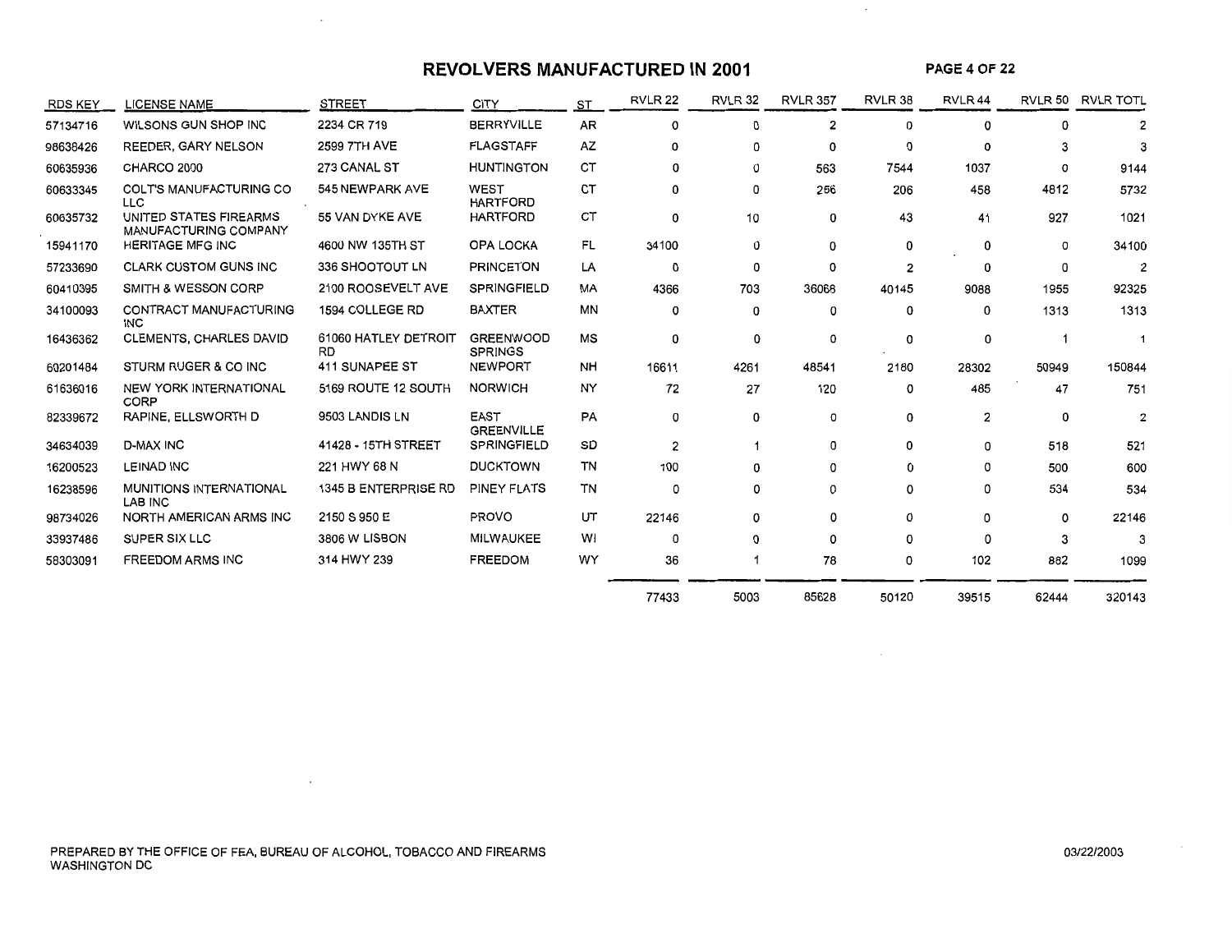## **RIFLES MANUFACTURED IN 2001** PAGE 5 OF 22

 $\cdot$ 

| <b>RDS KEY</b> | <b>LICENSE NAME</b>                      | <b>STREET</b>                   | <b>CITY</b>           | <u>ST </u> | <b>RIFLE MFG</b> |
|----------------|------------------------------------------|---------------------------------|-----------------------|------------|------------------|
| 57135673       | REYNOLDS, DARRELL W                      | 1389 HWY 236 W                  | LONOKE                | AR         | 39               |
| 57100334       | ULTIMATE ACCURACY INC                    | 1389 HWY 236 WEST               | LONOKE                | AR         | 39               |
| 57134716       | WILSONS GUN SHOP INC                     | 2234 CR 719                     | <b>BERRYVILLE</b>     | AR         | 211              |
| 98638020       | AMERICAN SPIRIT ARMS CORP                | 15001 N HAYDEN RD #112          | <b>SCOTTSDALE</b>     | AZ         | 166              |
| 98638243       | GRAHAM, T MARK -                         | 16014 WEST REMUDA DR            | <b>SURPRISE</b>       | AZ         | 55               |
| 98638035       | <b>GRANITE MOUNTAIN ARMS INC</b>         | 3145 W HIDDEN ACRES             | PRESCOTT              | AZ         | 23               |
| 98637328       | LAZZERONI, INC                           | <b>1415 S CHERRY</b>            | <b>TUCSON</b>         | AZ         | 35               |
| 98637148       | LOCKETT, RAYMOND H JR                    | 2231 SOTOL LANE                 | LAKE HAVASU CITY      | AZ         | 2                |
| 98635726       | MCMILLAN BROS RIFLE CO, INC              | <b>1638 W KNUDSON SUITE B</b>   | <b>PHOENIX</b>        | AZ         | 392              |
| 98638387       | PROFESSIONAL ORDNANCE INC                | 1070 METRIC DR                  | LAKE HAVASU CITY      | AZ         | 338              |
| 98636542       | ROBAR COMPANIES, INC                     | 21438 N 7TH AVE SUITE B         | PHOENIX               | AZ         | 94               |
| 98638308       | SEBASTIAN, RICHARD                       | <b>812 W CAMINO DESIERTO</b>    | <b>TUCSON</b>         | AZ         | 1                |
| 98638190       | SPECIAL WEAPONS LLC                      | 4613 E IVY ST, SUITE 102        | <b>MESA</b>           | AZ         | 1378             |
| 98614472       | STURM RUGER & CO INC                     | <b>200 RUGER RD</b>             | <b>PRESCOTT</b>       | AZ         | 1434             |
| 98600187       | WELLS, FRED F                            | 110 N SUMMIT                    | <b>PRESCOTT</b>       | AZ         | 2                |
| 98643797       | WESTERN ORDNANCE INTERNATIONAL CORP      | 1701 W 10TH ST #14              | <b>TEMPE</b>          | AZ         | 5                |
| 97737675       | ASKEW, FRANK LESLIE                      | 1100 WRIGLEY WAY                | <b>MILPITAS</b>       | CA         | 1                |
| 96800168       | <b>CHRISTENSEN, CRAIG ALLEN</b>          | 710 3RD ST                      | <b>MARYSVILLE</b>     | CA         | 36               |
| 96838244       | <b>CURTIS, LEVERETTE CHARLES</b>         | 1901 LOPEZ DR                   | ANTIOCH               | CA         | 4                |
| 99537023       | <b>ENTREPRISE ARMS INC</b>               | <b>15861 BUSINESS CENTER DR</b> | <b>IRWINDALE</b>      | CA         | 425              |
| 93340084       | RITCHIE, WILLIAM RAYMOND                 | 1653 PLUM LANE                  | <b>REDLANDS</b>       | CA         | 119              |
| 97738092       | ROGUE RIV RIFLEWORKS INC/JOHN RIBGY & CO | 500 LINNE RD STE D              | <b>PASO ROBLES</b>    | CA         | 22               |
| 97738185       | <b>SEARCY, BERNARD L</b>                 | 12049 BORON AVE                 | BORON                 | CA         | 15               |
| 58437358       | ALVEY, GARY                              | 237 27 1/4 RD #1                | <b>GRAND JUNCTION</b> | CO         | 4                |
| 58437579       | AWI LLC                                  | <b>600 OAK AVE</b>              | EATON                 | CO         | 196              |
| 58437084       | BURGE, RALPH ANTHONY                     | 20951 COUNTY RD #30             | <b>WESTON</b>         | CO         | 1                |
| 58400402       | DENVER 45 LLC                            | 18757 E HAMPDEN AVE #162        | <b>AURORA</b>         | CO         |                  |
| 58436817       | <b>HILTON, EDWARD</b>                    | <b>265 BLUE SPRUCE DR</b>       | PINE                  | CO         | 1                |
| 58433821       | STURTEVANT, WILLIAM F & PAMELA M         | <b>30 GREENHORN DR</b>          | <b>PUEBLO</b>         | CO         | 2                |
| 60635944       | AR-7 INDUSTRIES LLC                      | 998 N COLONY RD                 | <b>MERIDEN</b>        | CТ         | 2439             |
| 60635936       | CHARCO 2000                              | 273 CANAL ST                    | <b>HUNTINGTON</b>     | СT         | 340              |
| 60633345       | COLT'S MANUFACTURING CO LLC              | 545 NEWPARK AVE                 | <b>WEST HARTFORD</b>  | СT         | 11471            |
| 60600308       | JV PRECISION MACHINE CO                  | 71 COGWHEEL LN                  | <b>SEYMOUR</b>        | <b>CT</b>  | 15               |

PREPARED BY THE OFFICE OF FEA, BUREAU OF ALCOHOL, TOBACCO AND FIREARMS 0312212003 WASHINGTON DC

 $\sim$ 

 $\cdot$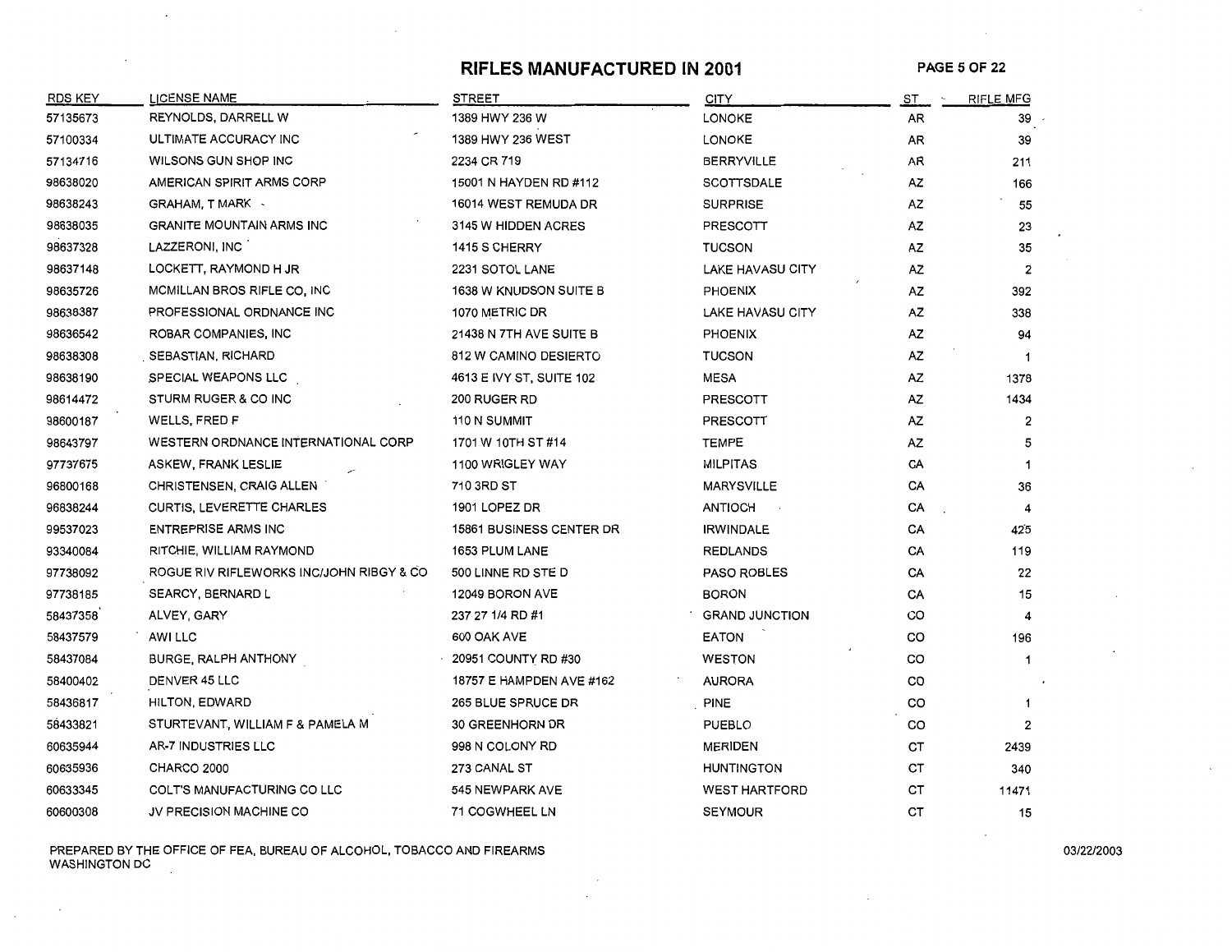# RIFLES MANUFACTURED IN 2001 PAGE 6 OF 22

 $\sim$ 

| <b>RDS KEY</b> | <b>LICENSE NAME</b>                 | <b>STREET</b>                   | <b>CITY</b>            | ST  | RIFLE MFG      |
|----------------|-------------------------------------|---------------------------------|------------------------|-----|----------------|
| 60600773       | O F MOSSBERG & SONS INC             | 7 GRASSO AVE                    | <b>NORTH HAVEN</b>     | CТ  | 363            |
| 60600760       | THE MARLIN FIREARMS CO              | 100 KENNA DR                    | <b>NORTH HAVEN</b>     | CТ  | 258383         |
| 60636056       | US REPEATING ARMS COMPANY           | <b>344 WINCHESTER AVE</b>       | <b>NEW HAVEN</b>       | CТ  | 112010         |
| 15939794       | <b>B &amp; K DIVING SYSTEMS INC</b> | 1328 CLEMENTS WOODS LN          | <b>JACKSONVILLE</b>    | FL  | 1              |
| 15984505       | BIGGS, JOHN J ALSO SEE 59-59294     | BLDG 6 UNIT 3 170 CELESTIAL WAY | <b>JUNO BCH</b>        | FL  |                |
| 15940806       | KEL TEC CNC INDUSTRIES INC          | 1475 COX ROAD                   | COCOA                  | FL  | 571            |
| 15917454       | KNIGHT, CHARLES REED JR             | 7750 9TH ST SW                  | <b>VERO BEACH</b>      | FL  | 284            |
| 15940998       | KNIGHTS MANUFACTURING CO            | 7750 9TH ST SW                  | <b>VERO BEACH</b>      | FL  | 682            |
| 15900738       | MINOR, LEE R                        | 1406 CAPITAL CIR NE #D          | TALLAHASSEE            | FL  | $\overline{2}$ |
| 15948454       | PICKETT WEAPONRY SERVICE INC        | 25220 W NEWBERRY RD             | NEWBERRY               | FL  |                |
| 15937076       | S A A R MFG CORP                    | 801 W 49TH ST #111              | <b>HIALEAH</b>         | FL  | $\mathbf 1$    |
| 15946787       | SERBU FIREARMS INC                  | 6001 JOHNS RD #144              | <b>TAMPA</b>           | FL  | 200            |
| 15946669       | SMITH, TIMOTHY E                    | 3761 RECKER HWY                 | <b>WINTER HAVEN</b>    | FL  | $\overline{2}$ |
| 15900881       | WHITE, FRANK C                      | 719 WHITE DR                    | ALFORD                 | FL  | 138            |
| 15800115       | HERITAGE CUSTOM ARMS, LLC           | 250 KELLER RD                   | <b>ROSSVILLE</b>       | GA  | 8              |
| 15840177       | <b>MASTERPIECE ARMS INC</b>         | <b>116 KINGSBRIDGE DRIVE</b>    | CARROLLTON             | GA  | 25             |
| 54235453       | DOUBLE DEUCE INC                    | 24276 240TH ST                  | CARROLL                | IA  | 512            |
| 98235103       | BARNARD, DONVAL R                   | 15858 ALLENDALE RD              | WILDER                 | ID  | -1             |
| 98235032       | BAT MACHINE CO INC                  | <b>11550 N-BRUSS RD</b>         | RATHDRUM               | ID  | 5              |
| 98235262       | GRAY, BOYD LESTER                   | 26884 PEARL RD                  | <b>PARMA</b>           | ID  | 14             |
| 98235063       | <b>HOENIG, GEORGE</b>               | 6521 MORTON DR                  | <b>BOISE</b>           | ID  |                |
| 98200154       | ROGUE RIFLE COMPANY, INC            | 1140 36TH ST N SUITE B          | <b>LEWISTON</b>        | ID  | 2968           |
| 98200093       | ROMANS, STEVE DALE                  | 1981 BLIZZARD MT RD-            | <b>ARCO</b>            | ID  |                |
| 98235365       | TIFFANY, SEAN                       | 720 N ORCHARD                   | <b>BOISE</b>           | ID  | 8              |
| 98200152       | ULTIMATE ARMS WORKS, LLC            | 9536 KUNA RD                    | <b>KUNA</b>            | ID  | 30             |
| 33636039       | <b>ARMALITE INC</b>                 | 745 S HANFORD ST                | <b>GENESEO</b>         | IL. | 8246           |
| 33637390       | <b>DS ARMS INC</b>                  | 27W990 INDUSTRIAL AVE           | <b>LAKE BARRINGTON</b> | IL  | 1378           |
| 33617951       | PWA INC                             | 1305 W 11TH ST                  | MILAN                  | IL  | $\overline{c}$ |
| 33637004       | ROCK RIVER ARMS INC                 | 101 NOBLE ST                    | <b>CLEVELAND</b>       | IL. | 1245           |
| 33635798       | <b>SPRINGFIELD INC</b>              | 420 W MAIN ST                   | <b>GENESEO</b>         | IL  | 8124           |
| 43537660       | GORDON, GERALD PAUL JR              | 617 W PORTER ST                 | <b>CROWN POINT</b>     | IN  | 1337           |
| 43536510       | MCHARGUE, EDWARD RAY                | RR 1 BOX 174                    | CARBON                 | IN  | 1              |
| 43538035       | PENROD, J MARK                      | 312 COLLEGE AVE                 | NORTH MANCHESTER       | IN  | 1              |

PREPARED BY THE OFFICE OF FEA, BUREAU OF ALCOHOL, TOBACCO AND FIREARMS 03/22/2003 WASHINGTON DC

 $\mathbf{r}$ 

 $\sim 10^7$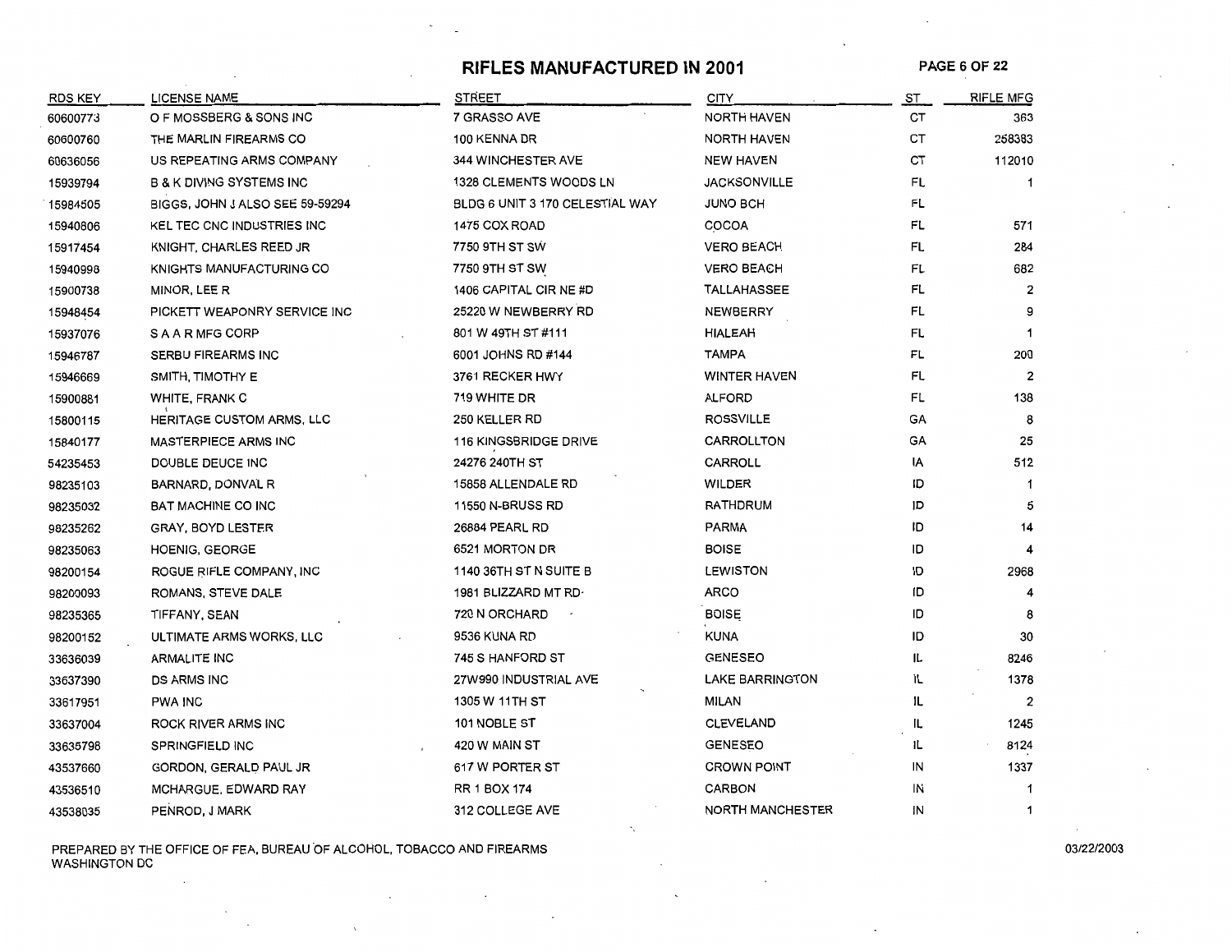# **RIFLES MANUFACTURED IN 2001 PAGE 7 OF 22**

| RDS KEY  | <b>LICENSE NAME</b>                      | <b>STREET</b>              | <b>CITY</b>                | ST | <b>RIFLE MFG</b>     |
|----------|------------------------------------------|----------------------------|----------------------------|----|----------------------|
| 46100880 | L-3 COMMUNICATIONS INTEGRATED SYSTEMS LP | 5749 BRIAR HILL ROAD       | <b>LEXINGTON</b>           | ΚY |                      |
| 46133576 | LANDEN, RANDAL S                         | 1200 ONEAL RD              | <b>LONDON</b>              | ΚY | 11                   |
| 46137026 | REMINGTON ARMS COMPANY, INC              | <b>22 RIFE TRAIL</b>       | <b>HICKORY</b>             | KY | 80979                |
| 57233690 | <b>CLARK CUSTOM GUNS INC</b>             | 336 SHOOTOUT LN            | <b>PRINCETON</b>           | LA | 75                   |
| 60400253 | H & R 1871, LLC                          | 60 INDUSTRIAL ROWE         | <b>GARDNER</b>             | МA | 51783                |
| 60435456 | SAEILO, INC                              | 130 GODDARD MEMORIAL DR    | <b>WORCESTER</b>           | МA | 1957                 |
| 60433152 | SAVAGE ARMS, INC                         | 100 SPRINGDALE RD          | WESTFIELD                  | МA | 70005                |
| 85234826 | ARMSCORP USA INC                         | 4424 JOHN AVE              | <b>BALTIMORE</b>           | MD | 271                  |
| 85207699 | BERETTA U S A CORPORATION                | 17601 BERETTA DR           | <b>ACCOKEEK</b>            | MD | 385                  |
| 85211500 | MC KEE, INC                              | 8725 BOLLMAN PLACE #1      | <b>SAVAGE</b>              | MD | 34                   |
| 60134465 | BUSHMASTER FIREARMS BFI/QUALITY PARTS CO | 999 ROOSEVELT TRAIL BLDG 3 | <b>WINDHAM</b>             | ME | 31346                |
| 43843870 | ANTHONY W GILKES INC                     | 1522 W 40TH ST             | <b>FREMONT</b>             | МI | 29                   |
| 43843508 | BABIAR, MILAN S & MAKINSON, NICHOLAS J   | 2249 HIDDEN VALLEY DR      | HOWELL                     | MI | 6                    |
| 43813395 | <b>FALLING BLOCK WORKS INC</b>           | 6121 ZINK RD               | MAYBEE                     | MI | $\overline{2}$       |
| 43800195 | LAYNE, TIM                               | 890 22 MILE RD             | <b>SAND LAKE</b>           | MI | $\overline{2}$       |
| 43801839 | MARCINAK, LAURENCE EDWIN                 | 18995 174TH AVE            | <b>SPRING LAKE</b>         | MI |                      |
| 34136671 | ACROMETAL COMPANIES, INC                 | <b>210 NE 10TH AVE</b>     | <b>BRAINERD</b>            | ΜN | 6665                 |
| 34135232 | DEFENSE PROCUREMENT MFG SERVICES INC     | 13983 INDUSTRY AVE         | <b>BECKER</b>              | ΜN | 4921                 |
| 34100358 | DICKS GUNSMITHING INC                    | 25791 DODD BLVD            | LAKEVILLE                  | ΜN | 3                    |
| 34137259 | E ARTHUR BROWN CO INC                    | 4353 STATE HWY 27 E        | ALEX                       | ΜN | 40                   |
| 34136294 | <b>HESSE LTD</b>                         | 9487 INVER GROVE TRAIL     | <b>INVER GROVE HEIGHTS</b> | ΜN | 1018                 |
| 34136974 | <b>JP ENTERPRISES INC</b>                | 7605 128TH ST N BUILDING   | WHITE BEAR LAKE            | MN | 61                   |
| 34100002 | SYG INC                                  | 9739 HUMBOLDT AVE S        | <b>BLOOMINGTON</b>         | ΜN | $\overline{2}$       |
| 34100363 | TOOL GRINDING, INCORPORATED              | 5555 BOONE AVE NORTH       | <b>MINNEAPOLIS</b>         | ΜN | 322                  |
| 54340380 | CUTTING EDGE PMS INC, THE                | 11150 PROGRESS ST          | <b>MOUNT VERNON</b>        | МO | 180                  |
| 54340562 | ED BROWN CUSTOM, INC                     | 43825 MULDROW TRAIL        | PERRY                      | MO | 63                   |
| 54339122 | ED BROWN PRODUCTS, INC.                  | 43825 MULDROW TRAIL        | PERRY                      | MО | $\overline{2}$       |
| 16436362 | <b>CLEMENTS, CHARLES DAVID</b>           | 61060 HATLEY DETROIT RD    | <b>GREENWOOD SPRINGS</b>   | мs | $\blacktriangleleft$ |
| 16400028 | <b>WELLCHECK, INC</b>                    | 4013 BIENVILLE BLVD        | <b>OCEAN SPRINGS</b>       | МS | 1                    |
| 16436355 | <b>WELLS, JAMES KEITH</b>                | 246 MAGNOLIA HILL RD       | <b>WAYNESBORO</b>          | МS | 7                    |
| 98100053 | AXTELL RIFLE CO INC                      | 353 MILL CREEK RD          | <b>SHERIDAN</b>            | мт | 30                   |
| 98155388 | C SHARPS ARMS CO INC                     | 100 CENTENNIAL DR          | <b>BIG TIMBER</b>          | МT | 389                  |
| 98135432 | COOPER FIREARMS OF MONTANA INC           | 4004 GWY 93 N              | <b>STEVENSVILLE</b>        | МT | 1393                 |

PREPARED BY THE OFFICE OF FEA, BUREAU OF ALCOHOL, TOBACCO AND FIREARMS 03/22/2003 WASHINGTON DC

 $\cdot$ 

 $\sim$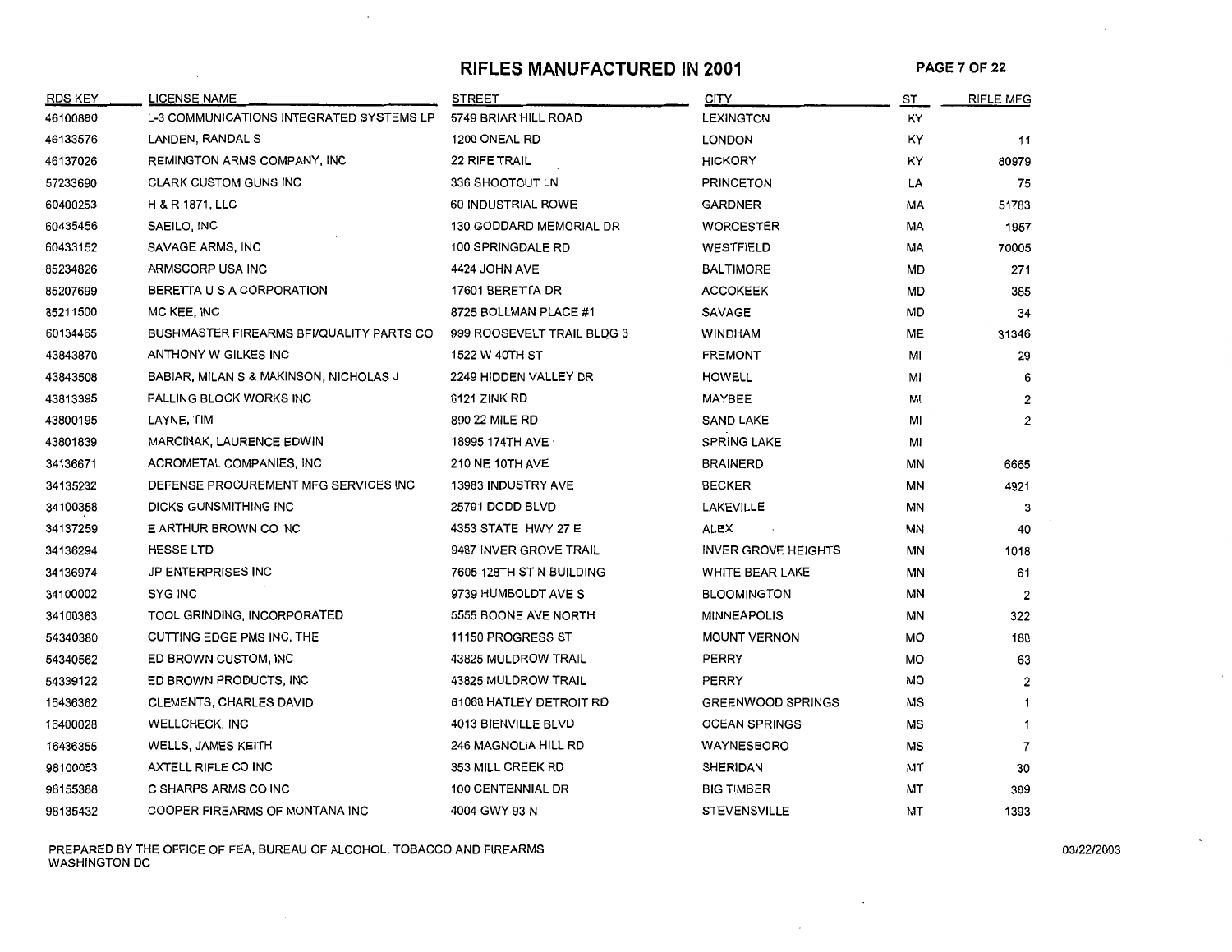# **RIFLES MANUFACTURED IN 2001** PAGE 8 OF 22

| <b>RDS KEY</b> | <b>LICENSE NAME</b>                                      | <b>STREET</b>                |                       | ST        | <b>RIFLE MFG</b> |
|----------------|----------------------------------------------------------|------------------------------|-----------------------|-----------|------------------|
| 98134479       | <b>GESKE, GERALD</b>                                     | <b>18 BRIAN COURT</b>        | <b>SUPERIOR</b>       | MT        | 5                |
| 98133799       | POWDER RIVER RIFLE CO INC                                | 201 CENTENNIAL DR            | <b>BIG TIMBER</b>     | MТ        | 895              |
| 98135405       | PURSLEY, AARON & OTTO, RONALD ROBERT                     | <b>BOX 336</b>               | <b>BIG SANDY</b>      | мт        | 9                |
| 15639696       | CHANDLER, NORMAN A                                       | 100 RADCLIFFE CIRCLE         | <b>JACKSONVILLE</b>   | NC        | 21               |
| 15600135       | WWW USA LLC                                              | 3305 WESTWOOD IND DR         | <b>MONROE</b>         | NC        | 301              |
| 54733288       | TANK, JON                                                | 1777 COUNTY RD 20            | <b>FREMONT</b>        | NE        | $\mathbf{1}$     |
| 60233304       | ANDREWSKI, STANLEY J JR                                  | 741 BATTLE ST                | WEBSTER               | NΗ        | 3                |
| 60201484       | STURM RUGER & CO INC                                     | 411 SUNAPEE ST               | <b>NEWPORT</b>        | NΗ        | 242166           |
| 60233754       | THOMPSON CENTER ARMS CO INC                              | <b>FARMINGTON RD</b>         | <b>ROCHESTER</b>      | NΗ        | 28918            |
| 60234420       | TIFFIN MILLER CORP                                       | 15 DEBBIE DR                 | PELHAM                | NН        | 1                |
| 82200079       | ST PIERRE, THOMAS V                                      | 506 ONE MILE RD S            | <b>HIGHTSTOWN</b>     | <b>NJ</b> | 3                |
| 58500280       | <b>BORCHARDT RIFLE CORP</b>                              | 9732 HWY 180 W               | SILVER CITY           | ΝM        | 5                |
| 58534617       | ROBERTSON, CHARLES R                                     | 9812-A COCHITI SE            | <b>ALBUQUERQUE</b>    | NM        | $\overline{2}$   |
| 98800094       | <b>ARSENAL INC</b>                                       | 6959 SPEEDWAY BLVD W-109     | <b>LAS VEGAS</b>      | <b>NV</b> | 369              |
| 98835501       | CALICO LIGHT WEAPON SYSTEMS                              | <b>1489 GREG ST</b>          | <b>SPARKS</b>         | NV        | 120              |
| 98835517       | DEBORD, CURTIS LEE                                       | 2500 VALLEY RD UNIT Z        | <b>RENO</b>           | NV        | 30               |
| 98835495       | U S ORDNANCE INC                                         | 2500 VALLEY RD UNITS R, S, T | <b>RENO</b>           | NV        | 175              |
| 61134915       | ARGUS PUBLICATIONS INC                                   | 110 8TH ST                   | <b>BROOKLYN</b>       | NY        | 63037            |
| 61334276       | KIMBER MFG INC                                           | <b>1 LAWTON ST</b>           | <b>YONKERS</b>        | NY.       | 2749             |
| 61636169       | L ROMANO RIFLE CO INC                                    | 551 STEWARTS CORNERS RD      | PENNELLVILLE          | NY        | 13               |
| 61636016       | NEW YORK INTERNATIONAL CORP                              | 5169 ROUTE 12 SOUTH          | <b>NORWICH</b>        | NY        | 265              |
| 61635527       | REMINGTON ARMS CO, INC                                   | <b>14 HOEFLER AVE</b>        | <b>ILION</b>          | NY        | 208491           |
| 43435702       | <b>BEEMILLER INC</b>                                     | 1015 SPRINGMILL RD           | MANSFIELD             | OH        | 13450            |
| 43437817       | <b>BLACK BEAR MFG LTD</b>                                | 10080 NORTH PALMYRA RD       | <b>NORTH JACKSON</b>  | OH        | 18               |
| 43400315       | DREES, SCOTT ADAM & JANOWSKI, DAVID<br><b>MICHAEL II</b> | 3442 S MAIN ST               | ROCK CREEK            | OH        | $\overline{c}$   |
| 43136652       | <b>GROVE, TODD ANDREW</b>                                | 537 N ELM ST                 | TROY                  | OН        | 246              |
| 43436235       | JONES, JOHNDAVID                                         | 590 WOODVUE LANE             | <b>WINTERSVILLE</b>   | OH        | 21               |
| 43437065       | KELBLY'S RIFLE RANGE INC                                 | 7222 DALTON FOX LAKE RD      | <b>NORTH LAWRENCE</b> | OH        | 448              |
| 43479505       | LANDIES, ROBERT I                                        | 310 PARK DR                  | CHARDON               | OH        | 139              |
| 43100419       | M O A CORPORATION                                        | 2451 OLD CAMDEN PK           | <b>EATON</b>          | OH        | 67               |
| 43436989       | SHIVAK, RANDALL R                                        | 1455 LOWELL STREET (REAR)    | <b>ELYRIA</b>         | OH        | 2                |
| 43136612       | <b>WELLS, GREGORY F</b>                                  | 7777 HIVNOR RD               | <b>CROOKSVILLE</b>    | OH        | 23               |
| 57336844       | <b>BEANLAND, JON</b>                                     | HWY 62                       | <b>GOULD</b>          | OK        | 12               |

PREPARED BY THE OFFICE OF FEA, BUREAU OF ALCOHOL, TOBACCO AND FIREARMS 03/22/2003 WASHINGTON DC

 $\mathbf{r}$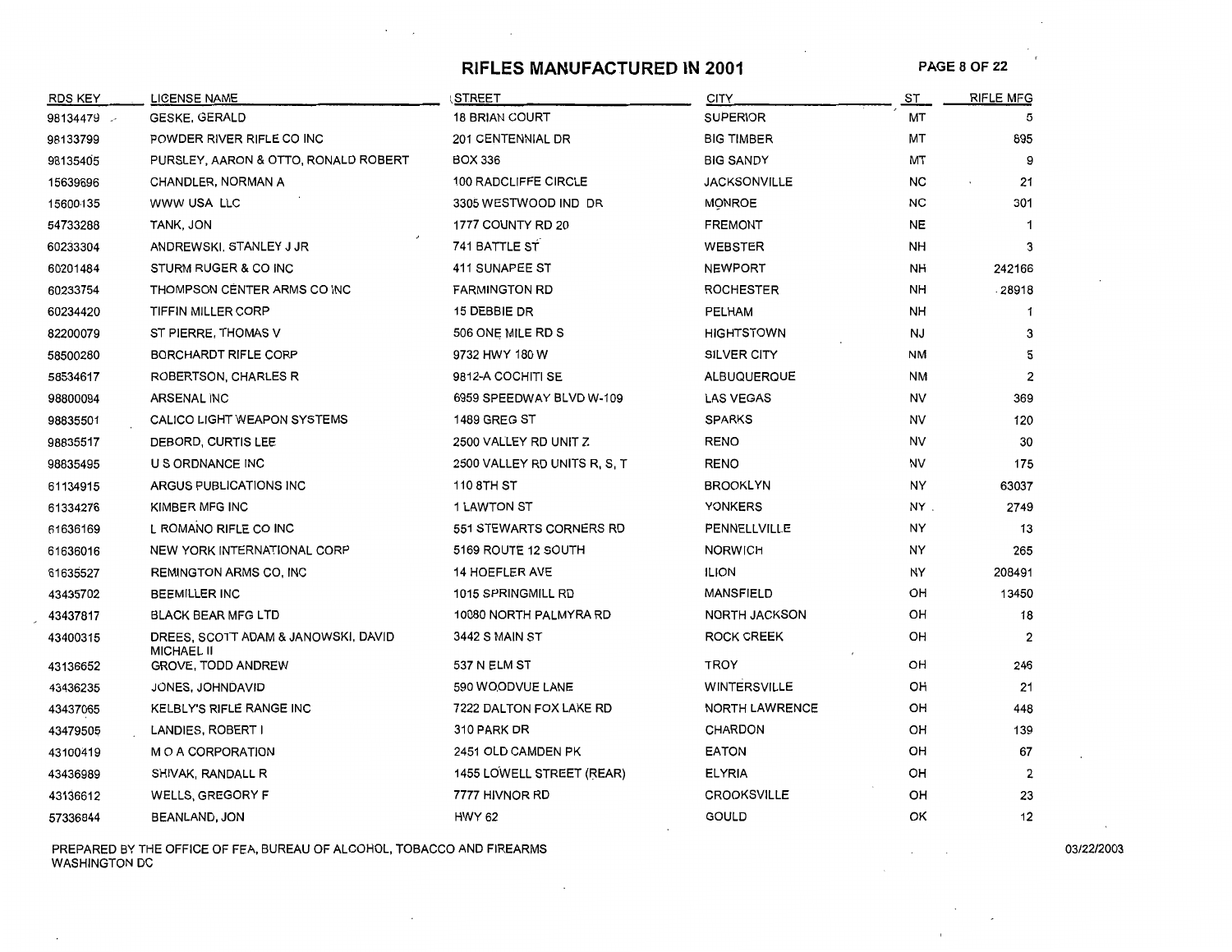#### **RIFLES MANUFACTURED IN 2001 PAGE 9 OF 22**

| RDS KEY  | <b>LICENSE NAME</b>               | <b>STREET</b>               | <b>CITY</b>            | ST | <b>RIFLE MFG</b> |
|----------|-----------------------------------|-----------------------------|------------------------|----|------------------|
| 57300149 | DIVERSIFIED METAL WORKS INC       | 2900 SE 29TH ST             | OKLAHOMA CITY          | ОК | 3                |
| 57337041 | <b>FLEMING JAMES</b>              | HC 63 BOX 196               | RED OAK                | ОK | 1                |
| 57337084 | TROMIX CORPORATION                | 405 N WALNUT #8             | <b>BROKEN ARROW</b>    | ОΚ | 35               |
| 57336699 | ZIMMERMAN, DAN B                  | 3840 SW 113TH               | OKLAHOMA CITY          | ОΚ | 1                |
| 99337203 | LOOCK MANUFACTURING CO INC        | 21210 SW JOHNSON ST         | <b>ALOHA</b>           | OR | 3                |
| 99300194 | PERSONAL DEFENSE SYSTEMS, LLC     | 2521 NORTH HAYDEN ISLAND DR | PORTLAND               | OR | -1               |
| 99337182 | TNW FIRERMS INC                   | 55325 TIMBER RD BLDG A      | <b>VERNONIA</b>        | OR | 104              |
| 82337152 | <b>BANSNER, MARK A</b>            | 261 E MAIN ST               | ADAMSTOWN              | PA | 38               |
| 82338992 | BORDEN, JAMES F                   | <b>RR 1 BOX 250BC</b>       | SPRINGVILLE            | PA | 98               |
| 82534860 | CLASS THREE SUPPLY INC            | 1400 N HERMITAGE RD         | <b>HERMITAGE</b>       | PA | 2                |
| 82300212 | <b>CLASSIC PISTOL INC</b>         | 1310 INDUSTRIAL BLVD        | SOUTHAMPTON            | PA | 22               |
| 82339102 | HAMMONDS, CLARENCE H              | <b>415 GREENWAY</b>         | RED LION               | PA | 9                |
| 82300331 | <b>KBINC</b>                      | 5480 LINGLESTOWN RD         | <b>HARRISBURG</b>      | PA |                  |
| 82339132 | <b>KEYSTONE SPORTING ARMS INC</b> | RD 2 BOX 20                 | <b>MILTON</b>          | PA | 13218            |
| 82311979 | ROBERT HART & SON INC             | 401 MONTGOMERY ST           | <b>NESCOPECK</b>       | PA | 14               |
| 82300267 | SINGLE SHOT RIFLES INC            | RR 2 BOX 1012               | <b>DINGMANS FERRY</b>  | PA | $\overline{2}$   |
| 82340096 | SMITH, KENNETH M SR               | 450 SMITH LN                | PALMYRA                | PA | 4                |
| 15735423 | <b>ARMITAGE INTL LTD</b>          | 1635A BLUE RIDGE BLVD       | <b>SENECA</b>          | SC | 300              |
| 15700093 | FERGUSON, MELVIN R                | 232 ROGER BOLT RD           | <b>BELTON</b>          | SC | -1               |
| 15736337 | <b>GEIGES INSTRUMENTS INC</b>     | 4143 SEBAGO RD              | YONGES ISLAND          | SC | 12               |
| 15735931 | JARRETT RIFLES INC                | 383 BROWN RD                | <b>JACKSON</b>         | sc | 160              |
| 34606531 | DAKOTA ARMS INC                   | 1310 INDUSTRY RD            | <b>STURGIS</b>         | SD | 577              |
| 34633475 | H S PRECISION INC                 | 1301 TURBINE DR             | RAPID CITY             | SD | 505              |
| 34633933 | MAYER, LOUIS                      | 422 N MAIN                  | <b>ISABEL</b>          | SD | 3                |
| 34606554 | MILLER ARMS INC                   | PURL ST BOX 260             | <b>ST ONGE</b>         | SD | 22               |
| 16236907 | <b>BARRETT FIREARMS MFG INC</b>   | 5926 MILLER LANE            | <b>MURFREESBORO</b>    | TN | 1769             |
| 16238662 | JENKINS, KEVIN BRICE              | 2849 OAK VIEW DR            | MURFREESBORO           | TN | 1                |
| 16200523 | <b>LEINAD INC</b>                 | 221 HWY 68 N                | <b>DUCKTOWN</b>        | TN | 827              |
| 16200325 | SPENCER RIFLE CO INC              | 145 C B & L LN              | PORTLAND               | TN | 42               |
| 57637697 | ARSENAL USA I LLC                 | - 7311 GALVESTON RD #260    | <b>HOUSTON</b>         | тх | 195              |
| 57454185 | BILL WISEMAN & CO, INC            | 18456 ST HWY 6 S            | <b>COLLEGE STATION</b> | ТX | 4                |
| 57600038 | BOWEN, JOE F                      | 200 BAYOU BEND LANE         | CLEVELAND              | TX | 3                |
| 57634159 | BRILEY MANUFACTURING INC          | 1230 LUMPKIN                | HOUSTON                | TX | 2                |

PREPARED BY THE OFFICE OF FEA, BUREAU OF ALCOHOL, TOBACCO AND FIREARMS 03/22/2003 WASHINGTON DC

 $\mathcal{S}$ 

 $\ddot{\phantom{1}}$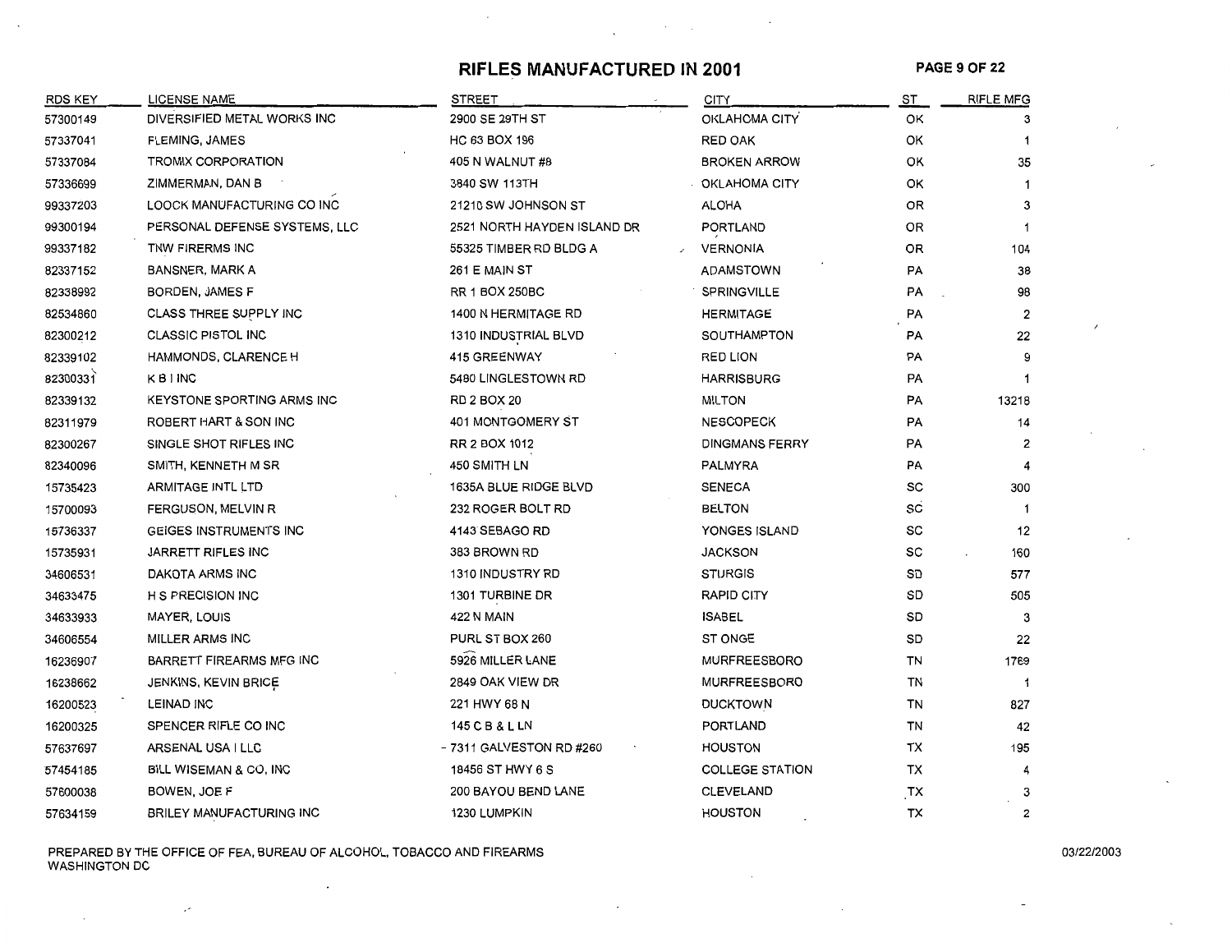## **RIFLES MANUFACTURED IN 2001**

**PAGE** 10 OF 22

 $\ddot{\phantom{a}}$ 

| <b>RDS KEY</b> | <b>LICENSE NAME</b>                                    | <b>STREET</b>          | <b>CITY</b>           | ST        | <b>RIFLE MFG</b> |
|----------------|--------------------------------------------------------|------------------------|-----------------------|-----------|------------------|
| 57540686       | C A M III CORPORATION                                  | CO RD 410              | <b>OZONA</b>          | <b>TX</b> |                  |
| 57542125       | LAU, MICHAEL RICHARD                                   | 906 MIDDLE RUN         | <b>DUNCANVILLE</b>    | TX        | 37               |
| 57637564       | LONE STAR RIFLE CO INC                                 | 11231 ROSE ROAD        | CONROE                | TX        | 41               |
| 57634367       | LUKENBAUGH, CHRIS                                      | 1611 WILLOWVIEW        | LAPORTE               | <b>TX</b> |                  |
| 57400465       | NEWLAN, JAMES DOUGLAS & NEWLAN, STEVEN<br><b>JAMES</b> | 118 COUNTY RD 380      | <b>GEORGE WEST</b>    | TX        | $\overline{2}$   |
| 57637288       | PMM INVESTMENT CASTING INC                             | 5514 W 34TH ST         | <b>HOUSTON</b>        | TX        | 93               |
| 57500408       | ROCK, RANDEL ARA                                       | 2351 MERREL RD #108    | <b>DALLAS</b>         | TX        | 1                |
| 57400177       | SOTELO, GERARDO FELIX                                  | 1402 BLANCO RD         | <b>SAN ANTONIO</b>    | TX        | 1                |
| 57537987       | URBACH, MURRAY GLEN                                    | 1529 AXE               | <b>GARLAND</b>        | TX        | 4                |
| 98787363       | ARMS TECHNOLOGY INC                                    | 2779 DIRECTORS ROW     | SALT LAKE CITY        | UT        | 4032             |
| 98790082       | ARMS TECHNOLOGY INC                                    | 1115 PIONEER RD        | SALT LAKE CITY        | UT        | 4021             |
| 98706281       | LAR MANUFACTURING INC                                  | 4133 WEST FARM RD      | <b>WEST JORDAN</b>    | UT        | 28               |
| 98734724       | ZDF IMPORT/EXPORT INC                                  | 2090 N REDWOOD RD #40  | <b>SALT LAKE CITY</b> | UT        | 232              |
| 15400177       | TANNER, CHRISTOPHER GLENN                              | 4183 EGGLESTON RD      | <b>PEARISBURG</b>     | VA        |                  |
| 60300037       | <b>CASPIAN ARMS LTD</b>                                | 75 CAL FOSTER DR       | WOLCOTT               | VT        | $\mathbf{2}$     |
| 60333217       | <b>CENTURY ARMS INC</b>                                | 236 BRYCE BLVD         | <b>GEORGIA</b>        | VT        | 21893            |
| 99137453       | JOHNSON, VALERIE ANNE                                  | 75B ABBOTT RD          | <b>ELMA</b>           | WA        | 185              |
| 99136693       | <b>NESIKA BAY PRECISION INC</b>                        | 6112 NE MINNER RD #8   | <b>POULSBO</b>        | WA        | 24               |
| 99114520       | OLYMPIC ARMS INC                                       | 624 OLD PACIFIC HWY SE | <b>OLYMPIA</b>        | <b>WA</b> | 5592             |
| 33900226       | ASKLAND, RUSSELL LEE                                   | 1021 S WATER ST        | <b>SPARTA</b>         | WI        | -1               |
| 33910305       | HORSTKAMP, KLAUS                                       | 806 S DIVISION ST      | WAUNAKEE              | WI        | 213              |
| 33937187       | PIPER, DANE G & MENN, JEFF F                           | 305 E TERHUNE ST       | <b>VIROQUA</b>        | WI        | -1               |
| 45500132       | MELVIN FORBES ENTERPRISES LLC                          | 1024 GRAFTON RD        | <b>MORGANTOWN</b>     | <b>WV</b> | 144              |
| 45500242       | TAYLOR, RAY B                                          | 230 232 COURT SQUARE   | PARKERSBURG           | WV        |                  |
| 58334359       | <b>BALLARD RIFLE LLC</b>                               | 113 W YELLOWSTONE      | CODY                  | WY        | 171              |

1284554

 $\overline{\phantom{a}}$ 

 $\mathbf{r}$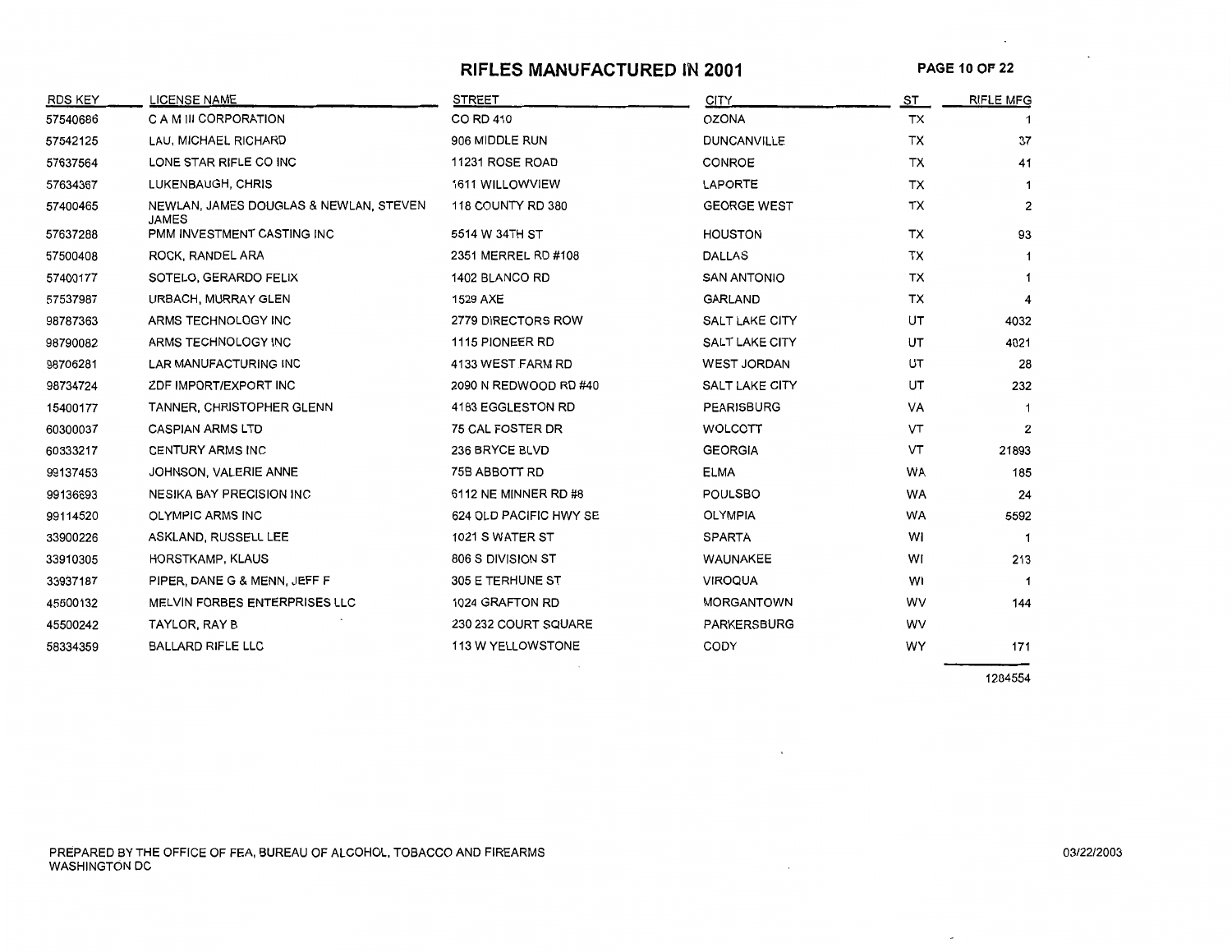**SHOTGUNS MANUFACTURED IN 2001 PAGE 11 OF 22** 

 $\cdot$ 

| RDS KEY  | <b>LICENSE NAME</b>                               | <b>STREET</b>                                         | CITY               | ST        | <b>SHOTGUN MFG</b>      |
|----------|---------------------------------------------------|-------------------------------------------------------|--------------------|-----------|-------------------------|
| 57134716 | WILSONS GUN SHOP INC                              | 2234 CR 719                                           | <b>BERRYVILLE</b>  | AR        | 627                     |
| 98636542 | ROBAR COMPANIES, INC                              | 21438 N 7TH AVE SUITE B                               | <b>PHOENIX</b>     | ΑZ        |                         |
| 93319318 | LA FRANCE, TIMOTHY FRANK                          | 3417 HANCOCK ST                                       | <b>SAN DIEGO</b>   | CA        |                         |
| 97738092 | ROGUE RIV RIFLEWORKS INC/JOHN RIBGY & CO          | 500 LINNE RD STE D                                    | <b>PASO ROBLES</b> | CA        |                         |
| 58400402 | <b>DENVER 45 LLC</b>                              | 18757 E HAMPDEN AVE #162                              | AURORA             | CO        |                         |
| 60634862 | CONNECTICUT SHOTGUN MANUFACTURING CO              | 35 WOODLAND ST                                        | <b>NEW BRITAIN</b> | СT        | 64                      |
| 60600773 | O F MOSSBERG & SONS INC                           | 7 GRASSO AVE                                          | <b>NORTH HAVEN</b> | <b>CT</b> | 168733                  |
| 60636056 | US REPEATING ARMS COMPANY                         | 344 WINCHESTER AVE                                    | <b>NEW HAVEN</b>   | СT        | 46361                   |
| 15984505 | BIGGS, JOHN J ALSO SEE 59-59294                   | BLDG 6 UNIT 3 170 CELESTIAL WAY                       | JUNO BCH           | FL        |                         |
| 15948427 | <b>GREY GOOSE GUNSMITHING INC</b>                 | 1532 SE VILLAGE GREEN DR #B                           | PORT SAINT LUCIE   | FL        |                         |
| 15946787 | <b>SERBU FIREARMS INC</b>                         | 6001 JOHNS RD #144                                    | <b>TAMPA</b>       | FL        | 5                       |
| 15947683 | THOMAS, MONROE C                                  | RT 14 BOX 305-2                                       | <b>LAKE CITY</b>   | FL        |                         |
| 98235118 | EVOLUTION INC                                     | RT 2 BOX 763-L                                        | <b>GRANGEVILLE</b> | ID        | 2                       |
| 33635798 | SPRINGFIELD INC                                   | 420 W MAIN ST                                         | <b>GENESEO</b>     | IL        | 297                     |
| 54800246 | VERNEY-CARRON USA INC                             | 320 COURT ST                                          | <b>CLAY CENTER</b> | ΚS        | 1822                    |
| 46100880 | <b>L-3 COMMUNICATIONS INTEGRATED SYSTEMS LP</b>   | 5749 BRIAR HILL ROAD                                  | <b>LEXINGTON</b>   | KY        |                         |
| 60400253 | <b>H&amp;R1871, LLC</b>                           | 60 INDUSTRIAL ROWE                                    | <b>GARDNER</b>     | МA        | 140758                  |
| 60433152 | SAVAGE ARMS, INC                                  | 100 SPRINGDALE RD                                     | WESTFIELD          | МA        | 2290                    |
| 43843508 | BABIAR, MILAN S & MAKINSON, NICHOLAS J            | 2249 HIDDEN VALLEY DR                                 | <b>HOWELL</b>      | MI        |                         |
| 43801839 | <b>MARCINAK, LAURENCE EDWIN</b>                   | 18995 174TH AVE                                       | <b>SPRING LAKE</b> | MI        |                         |
| 54338023 | ALFERMANN USA INC                                 | 1482 POTTERY RD                                       | <b>WASHINGTON</b>  | MO        | 32                      |
| 54339971 | NEMEC, ROBERT S                                   | 352 COPPER LAKES BLVD                                 | <b>GROVER</b>      | МO        |                         |
| 54700082 | HINELINE, DAVID CARL                              | 724 E 15TH ST                                         | SOUTH SIOUX CITY   | NE        | 2                       |
| 60201484 | STURM RUGER & CO INC                              | 411 SUNAPEE ST                                        | <b>NEWPORT</b>     | NH        | 7740                    |
| 61635833 | <b>ITHACA GUN PARTS &amp; SERVICE CORPORATION</b> | 891 ROUTE 34B                                         | <b>KINGS FERRY</b> | NY        | 2729                    |
| 61635527 | REMINGTON ARMS CO, INC                            | 14 HOEFLER AVE                                        | <b>ILION</b>       | NY        | 276116                  |
| 61600095 | S R LAMBOY AND CO INC                             | 5 RAILROAD ST                                         | <b>VICTOR</b>      | NY.       | 128                     |
| 99335096 | <b>COLE ARMS INC</b>                              | 2225 PINEHURST DR                                     | <b>MCMINNVILLE</b> | OR.       |                         |
| 99337203 | LOOCK MANUFACTURING CO INC                        | 21210 SW JOHNSON ST                                   | <b>ALOHA</b>       | 0R        | 2                       |
| 82333855 | TAR HUNT CUSTOM RIFLES INC                        | 101 DOGTOWN RD                                        | <b>BLOOMSBURG</b>  | <b>PA</b> | 12                      |
| 34606531 | DAKOTA ARMS INC                                   | <b>1310 INDUSTRY RD</b>                               | <b>STURGIS</b>     | SD        | 9                       |
| 34633475 | <b>H S PRECISION INC</b>                          | 1301 TURBINE DR                                       | <b>RAPID CITY</b>  | SD        | 16                      |
| 16200523 | LEINAD INC                                        | 221 HWY 68 N                                          | <b>DUCKTOWN</b>    | TN        | 640                     |
| 57534781 | E TEXAS LAW ENFORCEMENT SALES, INC                | 10938 FM 19                                           | <b>FRANKSTON</b>   | ТX        | $\overline{\mathbf{4}}$ |
| 57434208 | MAVERICK ARMS, INC                                | INDUSTRIAL BLVD MAVERICK CO DEVLPT EAGLE PASS<br>PARK |                    | ТX        | 31256                   |

PREPARED BY THE OFFICE OF FEA, BUREAU OF ALCOHOL, TOBACCO AND FIREARMS 03/22/2003 WASHINGTON DC

 $\mathcal{L}_{\mathbf{r}}$ 

 $\mathbf{r}$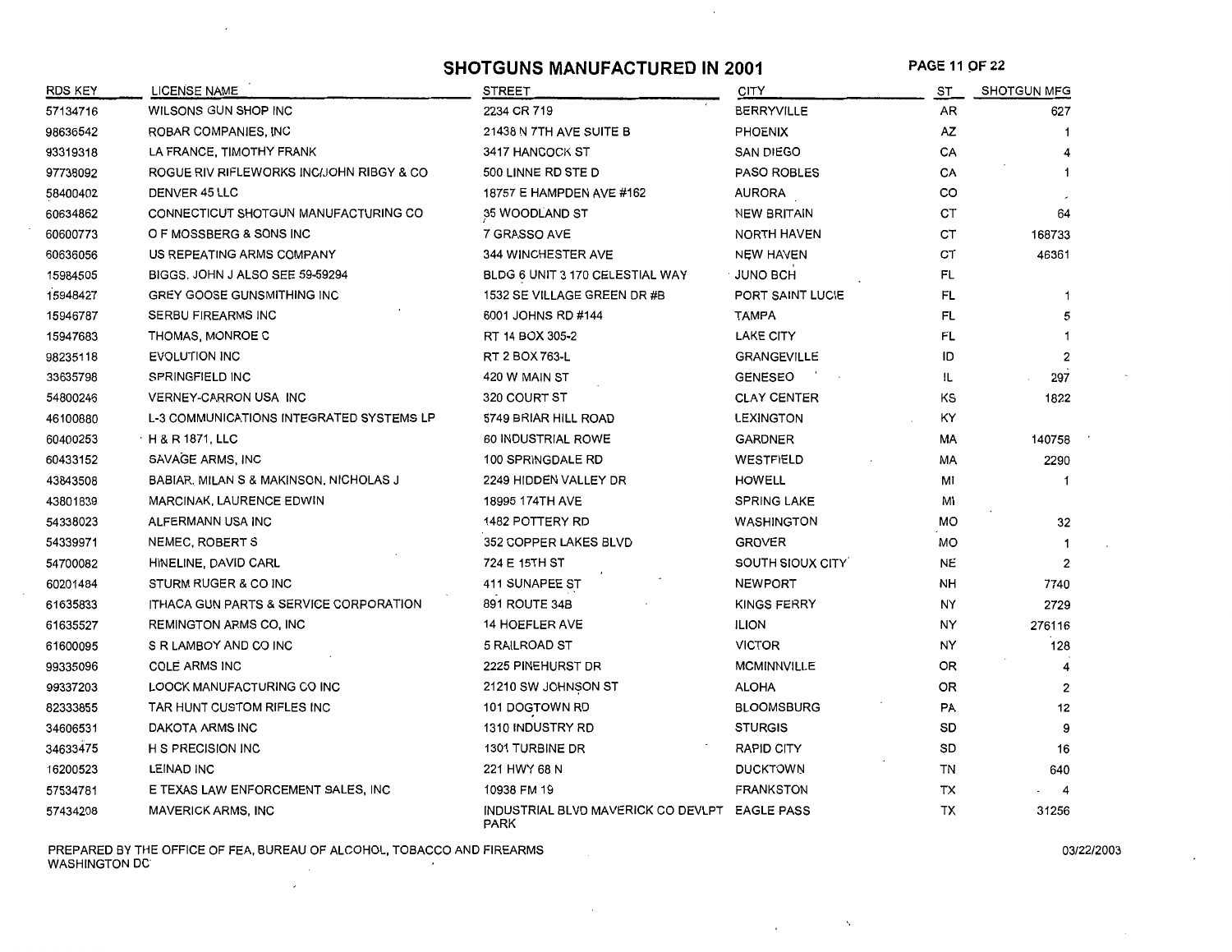# SHOTGUNS MANUFACTURED IN 2001 PAGE 12 OF 22

| RDS KEY  | LICENSE NAME                  | <b>STREET</b>             | CITY          | SТ        | <b>SHOTGUN MFG</b> |
|----------|-------------------------------|---------------------------|---------------|-----------|--------------------|
| 57537987 | URBACH, MURRAY GLEN           | 1529 AXE                  | GARLAND       | тх        |                    |
| 15400177 | TANNER, CHRISTOPHER GLENN     | 4183 EGGLESTON RD         | PEARISBURG    | VA        |                    |
| 99139183 | LIEMOHN, THOMAS PAUL          | 30217 108TH AVE SE        | <b>AUBURN</b> | <b>WA</b> |                    |
| 33933175 | US COMPETITION ARMS INC       | <b>1925 ROOSEVELT AVE</b> | <b>RACINE</b> | W1        | 149                |
| 45536010 | <b>PRECISION WEAPONS CORP</b> | 520 ROBERT C BYRD DR      | <b>SOPHIA</b> | wv        |                    |
| 45500242 | TAYLOR, RAY B                 | 230 232 COURT SQUARE      | PARKERSBURG   | w٧        |                    |
|          |                               |                           |               |           |                    |

679813

PREPARED BY THE OFFICE OF FEA, BUREAU OF ALCOHOL, TOBACCO AND FIREARMS 03/22/2003 WASHINGTON DC . -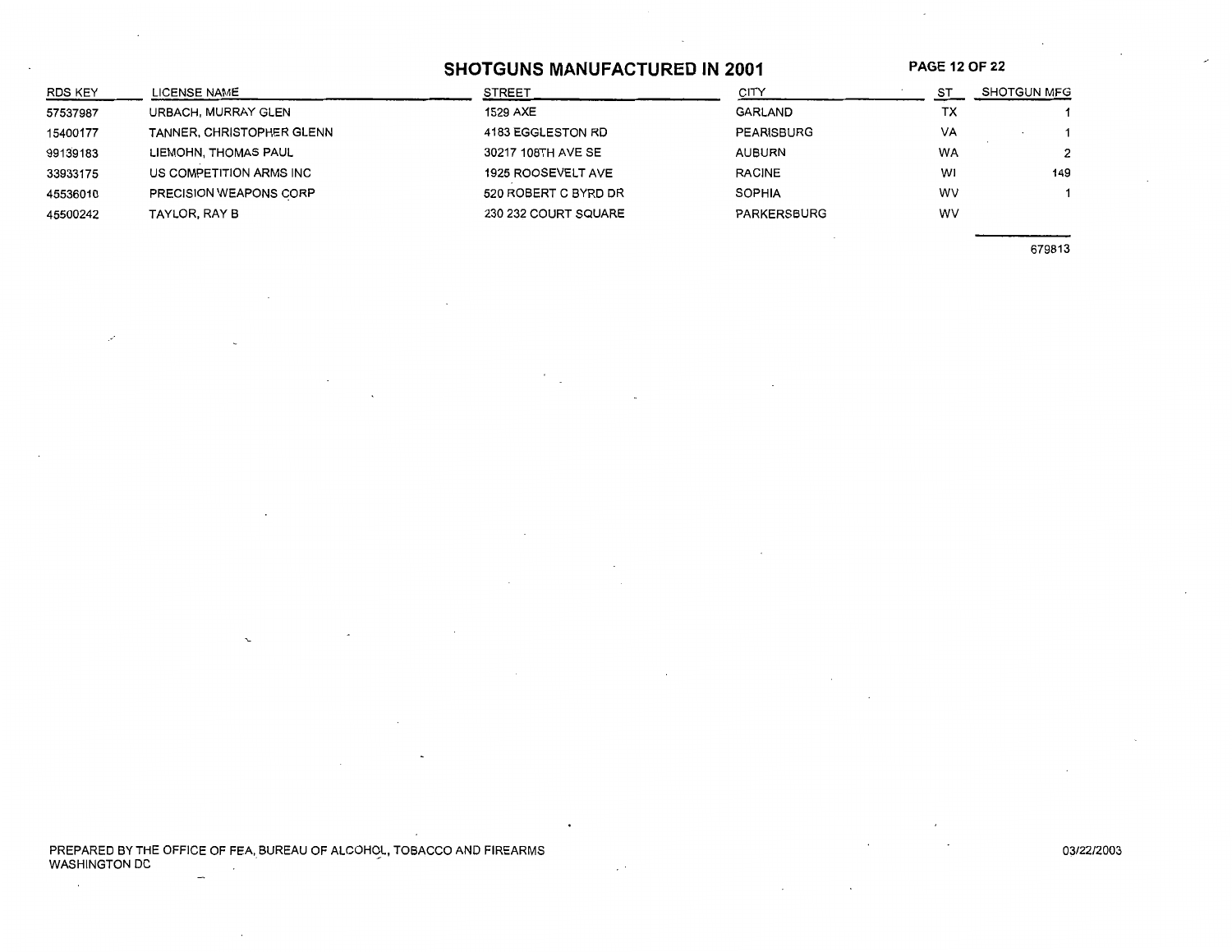# **MISC. FIREARMS MANUFACTURED IN 2001**

**PAGE 13 OF 22** 

| <b>RDS KEY</b> | LICENSE NAME                             | <b>STREET</b>                              | CITY               | ST        | MISC FA MFG |
|----------------|------------------------------------------|--------------------------------------------|--------------------|-----------|-------------|
| 58400402       | DENVER 45 LLC                            | 18757 E HAMPDEN AVE #162                   | <b>AURORA</b>      | CO        |             |
| 60600773       | O F MOSSBERG & SONS INC                  | 7 GRASSO AVE                               | <b>NORTH HAVEN</b> | CT        | 12995       |
| 15984505       | BIGGS, JOHN J ALSO SEE 59-59294          | BLDG 6 UNIT 3 170 CELESTIAL WAY            | JUNO BCH           | FL        |             |
| 46136807       | <b>IDEAL PRODUCTS INC</b>                | 700 E LOUDON AVE                           | LEXINGTON          | KY        | 508         |
| 46100880       | L-3 COMMUNICATIONS INTEGRATED SYSTEMS LP | 5749 BRIAR HILL ROAD                       | LEXINGTON          | KY        |             |
| 60433152       | SAVAGE ARMS, INC                         | 100 SPRINGDALE RD                          | WESTFIELD          | MA        | 470         |
| 43801839       | MARCINAK, LAURENCE EDWIN                 | 18995 174TH AVE                            | <b>SPRING LAKE</b> | MI        |             |
| 60234248       | COMPETITOR CORP INC                      | 26 KNIGHT STREET, UNIT 3                   | <b>JAFFREY</b>     | <b>NH</b> | 6           |
| 82313090       | NAVAL CO INC                             | 4747 COLD SPRING CREAMERY RD               | <b>DOYLESTOWN</b>  | PA        | 43          |
| 16238940       | NIXON, WILLIAM P III                     | 1340 E MCLEMORE AVE                        | <b>MEMPHIS</b>     | TN        | 250         |
| 57434208       | <b>MAVERICK ARMS, INC</b>                | INDUSTRIAL BLVD MAVERICK CO DEVLPT<br>PARK | <b>EAGLE PASS</b>  | TX        | 7037        |
| 45500242       | TAYLOR, RAY B                            | 230 232 COURT SQUARE                       | <b>PARKERSBURG</b> | WV        |             |

21309

PREPARED BY THE OFFICE OF FEA. BUREAU OF ALCOHOL, TOBACCO AND FIREARMS WASHINGTON DC

 $\sim$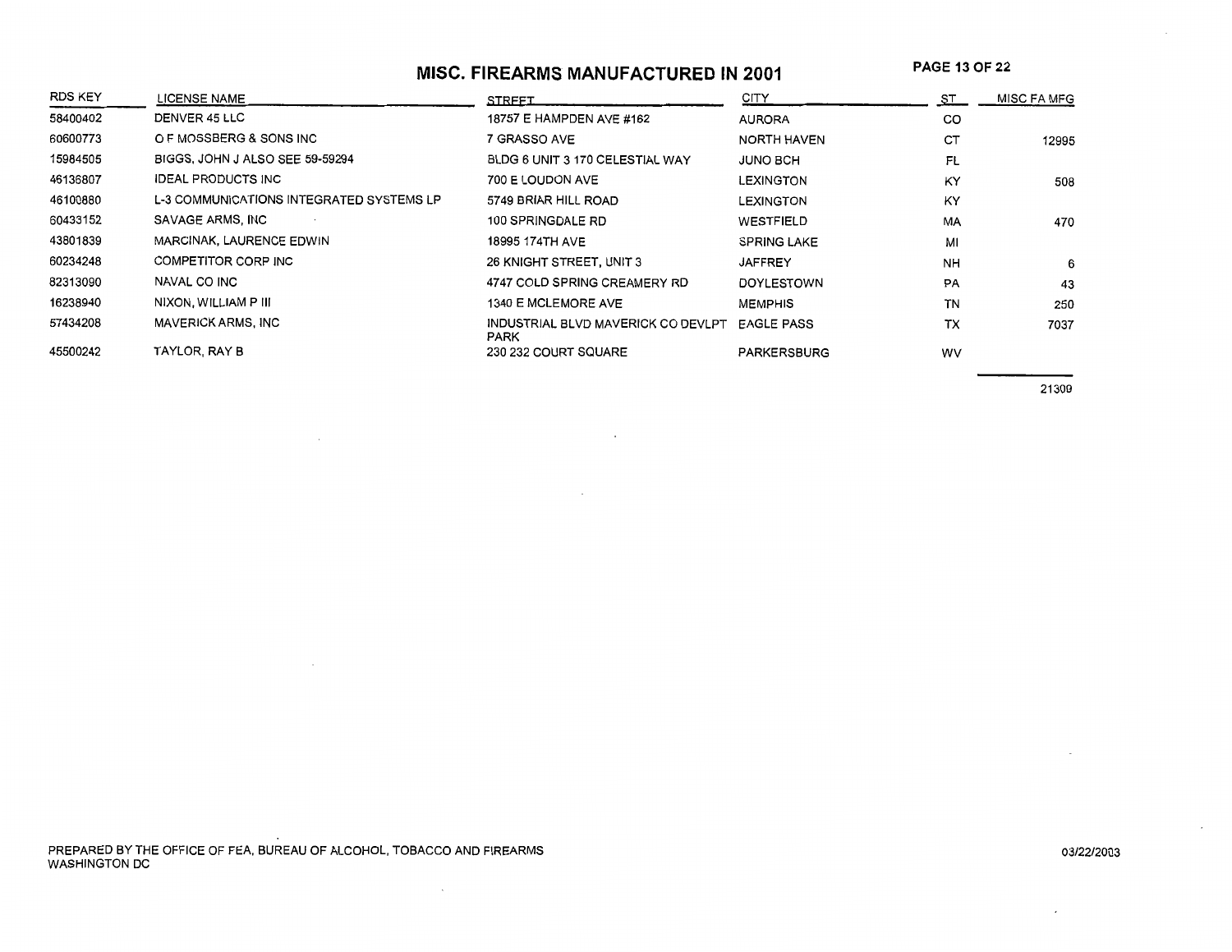|          |                                          | <b>PISTOLS EXPORTED IN 2001</b> |                      | PAGE 1 OF 8                       |                |
|----------|------------------------------------------|---------------------------------|----------------------|-----------------------------------|----------------|
| RDS KEY  | <b>LICENSE NAME</b>                      | <b>STREET</b>                   | CITY                 | ST                                | <b>PISTOLS</b> |
| 57134716 | WILSONS GUN SHOP INC                     | 2234 CR 719                     | <b>BERRYVILLE</b>    | AR                                | 11             |
| 98636542 | ROBAR COMPANIES, INC                     | 21438 N 7TH AVE SUITE B         | <b>PHOENIX</b>       | AZ                                | 4              |
| 98614472 | STURM RUGER & CO INC                     | 200 RUGER RD                    | PRESCOTT             | AZ                                | 1670           |
| 93322226 | DAVIS INDUSTRIES                         | 15150 SIERRA BONITA LN          | <b>CHINO</b>         | CA                                | 13656          |
| 58400402 | DENVER 45 LLC                            | 18757 E HAMPDEN AVE #162        | <b>AURORA</b>        | CO                                |                |
| 60633345 | COLT'S MANUFACTURING CO LLC              | 545 NEWPARK AVE                 | <b>WEST HARTFORD</b> | СT                                | 1048           |
| 15984505 | BIGGS, JOHN J ALSO SEE 59-59294          | BLDG 6 UNIT 3 170 CELESTIAL WAY | <b>JUNO BCH</b>      | FL                                |                |
| 15923596 | TAURUS INTERNATIONAL MANUFACTURING INC   | 16175 NW 49TH AVE               | MIAMI                | FL                                | 1425           |
| 33635798 | SPRINGFIELD INC                          | 420 W MAIN ST                   | <b>GENESEO</b>       | IL.                               | 584            |
| 33637004 | ROCK RIVER ARMS INC                      | 101 NOBLE ST                    | CLEVELAND            | IL                                | 16             |
| 33635343 | LES BAER CUSTOM INC                      | 29601 34TH AVE N                | <b>HILLSDALE</b>     | IL                                | 394            |
| 46100880 | L-3 COMMUNICATIONS INTEGRATED SYSTEMS LP | 5749 BRIAR HILL ROAD            | <b>LEXINGTON</b>     | KY                                |                |
| 60410395 | SMITH & WESSON CORP                      | 2100 ROOSEVELT AVE              | SPRINGFIELD          | МA                                | 9089           |
| 85207699 | BERETTA U S A CORPORATION                | 17601 BERETTA DR                | <b>ACCOKEEK</b>      | MD                                | 1752           |
| 60106460 | SMITH & WESSON CORP                      | <b>19 AVIATION DR</b>           | <b>HOULTON</b>       | ME                                | 718            |
| 43801839 | <b>MARCINAK, LAURENCE EDWIN</b>          | 18995 174TH AVE                 | <b>SPRING LAKE</b>   | MI                                |                |
| 60233754 | THOMPSON CENTER ARMS CO INC              | <b>FARMINGTON RD</b>            | ROCHESTER            | <b>NH</b>                         | 306            |
| 60234248 | COMPETITOR CORP INC                      | 26 KNIGHT STREET, UNIT 3        | <b>JAFFREY</b>       | NΗ                                | 13             |
| 61334276 | KIMBER MFG INC                           | 1 LAWTON ST                     | YONKERS              | NY<br>$\mathcal{L}_{\mathcal{L}}$ | 213            |
| 43100419 | M O A CORPORATION                        | 2451 OLD CAMDEN PK              | <b>EATON</b>         | OH                                | 11             |
| 57300751 | NOWLIN CUSTOM MFG INC                    | 20622 S 4092 RD                 | <b>CLAREMORE</b>     | ΟК                                | 32             |
| 34633475 | <b>H S PRECISION INC</b>                 | 1301 TURBINE DR                 | RAPID CITY           | SD                                | 1              |
| 57540601 | STRAYER VOIGT INC                        | 3435 ROY ORR BLVD #200          | <b>GRAND PRARIE</b>  | тх                                | 289            |
| 57434417 | STI INTERNATIONAL, INC                   | 114 HALMAR COVE                 | <b>GEORGETOWN</b>    | TX                                | 657            |
| 98790082 | ARMS TECHNOLOGY INC                      | 1115 PIONEER RD                 | SALT LAKE CITY       | UT                                | 92             |
| 98734026 | NORTH AMERICAN ARMS INC                  | 2150 S 950 E                    | <b>PROVO</b>         | UT                                | 168            |
| 15422338 | <b>HECKLER &amp; KOCH INC</b>            | 21480 PACIFIC BLVD              | <b>STERLING</b>      | VA                                | 2              |
| 45500242 | TAYLOR, RAY B                            | 230 232 COURT SQUARE            | PARKERSBURG          | WV                                |                |

32151

PREPARED BY THE OFFICE OF FEA, BUREAU OF ALCOHOL, TOBACCO AND FIREARMS WASHINGTON DC

 $\ddot{\phantom{a}}$ 

 $\sim$   $_{\odot}$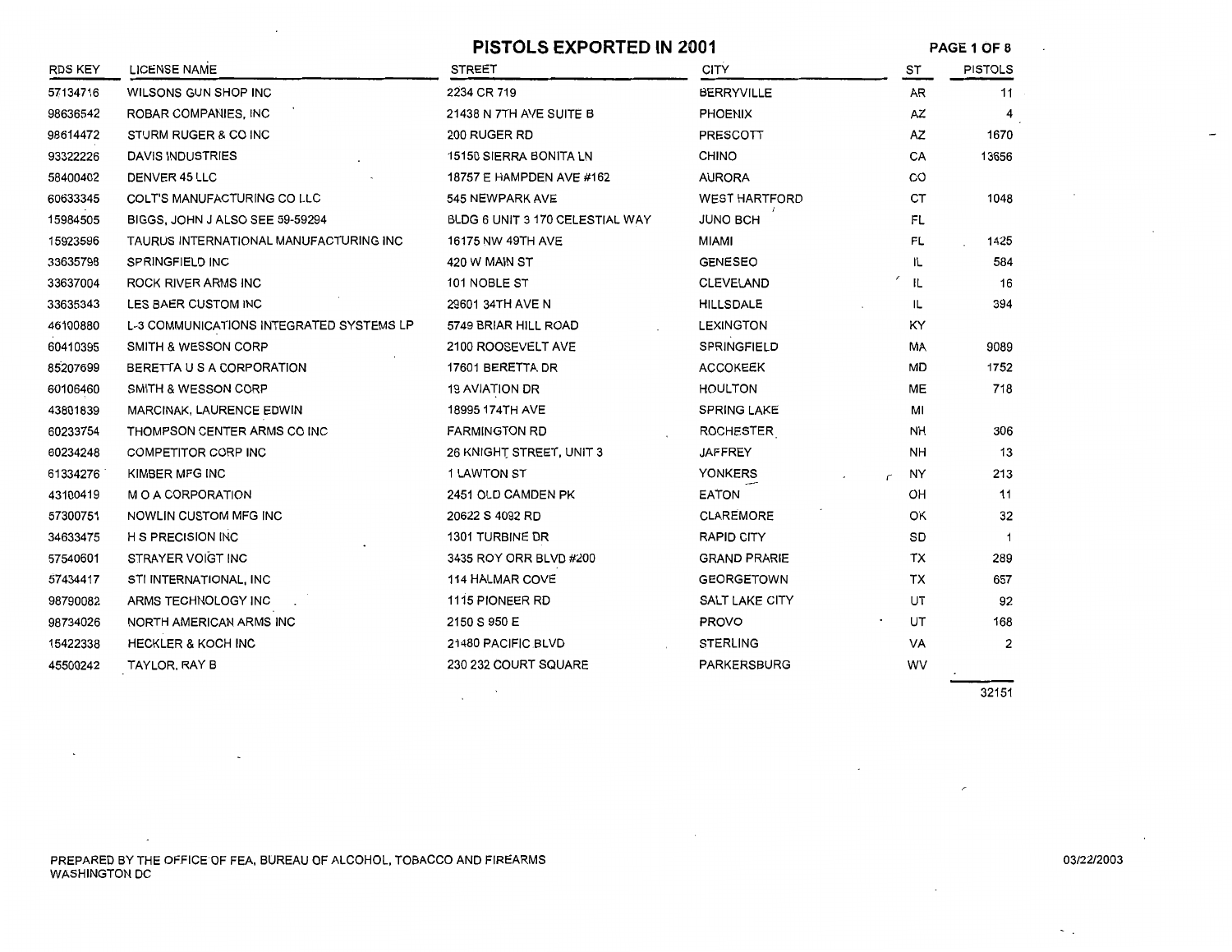#### **REVOLVERS EXPORTED IN 2001**

**PAGE** 2 OF 8

| RDS KEY  | <b>LICENSE NAME</b>                                    | <b>STREET</b>                   | <b>CITY</b>          | ST.       | <b>REVOLVERS</b> |
|----------|--------------------------------------------------------|---------------------------------|----------------------|-----------|------------------|
| 57134716 | WILSONS GUN SHOP INC                                   | 2234 CR 719                     | <b>BERRYVILLE</b>    | <b>AR</b> |                  |
| 58400402 | DENVER 45 LLC                                          | 18757 E HAMPDEN AVE #162        | <b>AURORA</b>        | CO        |                  |
| 60635732 | UNITED STATES FIREARMS MANUFACTURING<br><b>COMPANY</b> | 55 VAN DYKE AVE                 | HARTFORD             | CT        | 16               |
| 60633345 | COLT'S MANUFACTURING CO LLC                            | 545 NEWPARK AVE                 | <b>WEST HARTFORD</b> | CT        | 184              |
| 15984505 | BIGGS, JOHN J ALSO SEE 59-59294                        | BLDG 6 UNIT 3 170 CELESTIAL WAY | <b>JUNO BCH</b>      | FL        |                  |
| 15923596 | TAURUS INTERNATIONAL MANUFACTURING INC                 | 16175 NW 49TH AVE               | MIAMI                | FL        | 902              |
| 46100880 | L-3 COMMUNICATIONS INTEGRATED SYSTEMS LP               | 5749 BRIAR HILL ROAD            | <b>LEXINGTON</b>     | KY        |                  |
| 60410395 | SMITH & WESSON CORP                                    | 2100 ROOSEVELT AVE              | SPRINGFIELD          | MA        | 26377            |
| 43801839 | MARCINAK, LAURENCE EDWIN                               | 18995 174TH AVE                 | <b>SPRING LAKE</b>   | MI        |                  |
| 60201484 | STURM RUGER & CO INC                                   | 411 SUNAPEE ST                  | <b>NEWPORT</b>       | <b>NH</b> | 3740             |
| 61636016 | NEW YORK INTERNATIONAL CORP                            | 5169 ROUTE 12 SOUTH             | <b>NORWICH</b>       | NY        | 14               |
| 98734026 | NORTH AMERICAN ARMS INC                                | 2150 S 950 E                    | <b>PROVO</b>         | UT        | 1428             |
| 45500242 | TAYLOR, RAY B                                          | 230 232 COURT SQUARE            | PARKERSBURG          | WV        |                  |

32662

PREPARED BY THE OFFICE OF FEA, BUREAU OF ALCOHOL, TOBACCO AND FIREARMS<br>WASHINGTON DC

0312212003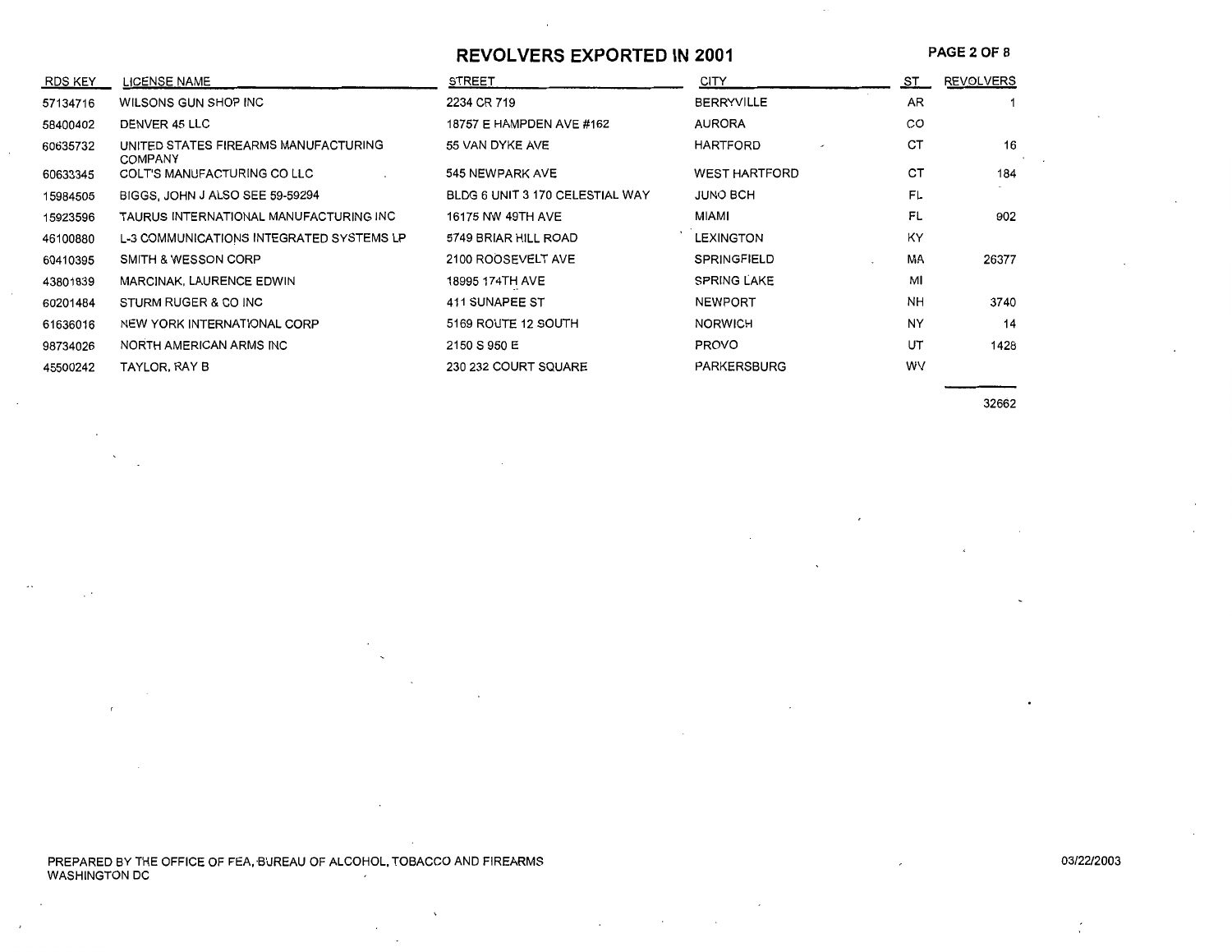#### **RIFLES EXPORTED IN 2001** PAGE 3 OF 8

| RDS KEY  | <b>LICENSE NAME</b>                      | <b>STREET</b>                   | City                   | ST. | RIFLE EXP      |
|----------|------------------------------------------|---------------------------------|------------------------|-----|----------------|
| 98638020 | AMERICAN SPIRIT ARMS CORP                | 15001 N HAYDEN RD #112          | SCOTTSDALE             | AZ  | 6              |
| 98635726 | MCMILLAN BROS RIFLE CO, INC              | 1638 W KNUDSON SUITE B          | PHOENIX                | AZ  | $\overline{7}$ |
| 98636542 | ROBAR COMPANIES, INC                     | 21438 N 7TH AVE SUITE B         | <b>PHOENIX</b>         | AZ  | 9              |
| 98614472 | STURM RUGER & CO INC                     | 200 RUGER RD                    | <b>PRESCOTT</b>        | AZ  | 259            |
| 58400402 | DENVER 45 LLC                            | 18757 E HAMPDEN AVE #162        | <b>AURORA</b>          | CO  |                |
| 60600760 | THE MARLIN FIREARMS CO                   | 100 KENNA DR                    | NORTH HAVEN            | CТ  | 10611          |
| 60636056 | US REPEATING ARMS COMPANY                | <b>344 WINCHESTER AVE</b>       | <b>NEW HAVEN</b>       | CT  | 2633           |
| 60633345 | COLT'S MANUFACTURING CO LLC              | 545 NEWPARK AVE                 | <b>WEST HARTFORD</b>   | СT  | 3605           |
| 15917454 | KNIGHT, CHARLES REED JR                  | 7750 9TH ST SW                  | <b>VERO BEACH</b>      | FL  | 24             |
| 15984505 | BIGGS, JOHN J ALSO SEE 59-59294          | BLDG 6 UNIT 3 170 CELESTIAL WAY | JUNO BCH               | FL  |                |
| 15923596 | TAURUS INTERNATIONAL MANUFACTURING INC   | 16175 NW 49TH AVE               | MIAMI                  | FL  | 25             |
| 54235453 | DOUBLE DEUCE INC                         | 24276 240TH ST                  | CARROLL                | IA  | 49             |
| 33635798 | <b>SPRINGFIELD INC</b>                   | 420 W MAIN ST                   | <b>GENESEO</b>         | IL  | 12             |
| 33637390 | <b>DS ARMS INC</b>                       | 27W990 INDUSTRIAL AVE           | <b>LAKE BARRINGTON</b> | IL  | 33             |
| 33637004 | ROCK RIVER ARMS INC                      | 101 NOBLE ST                    | <b>CLEVELAND</b>       | IL  | $\mathbf{1}$   |
| 33636039 | <b>ARMALITE INC</b>                      | 745 S HANFORD ST                | <b>GENESEO</b>         | IL. | 83             |
| 43537660 | GORDON, GERALD PAUL JR                   | 617 W PORTER ST                 | <b>CROWN POINT</b>     | ΙN  | 1337           |
| 46100880 | L-3 COMMUNICATIONS INTEGRATED SYSTEMS LP | 5749 BRIAR HILL ROAD            | <b>LEXINGTON</b>       | ΚY  |                |
| 46137026 | REMINGTON ARMS COMPANY, INC              | <b>22 RIFE TRAIL</b>            | <b>HICKORY</b>         | KY  | 5953           |
| 60433152 | SAVAGE ARMS, INC                         | 100 SPRINGDALE RD               | WESTFIELD              | МA  | 1004           |
| 60400253 | H & R 1871, LLC                          | 60 INDUSTRIAL ROWE              | <b>GARDNER</b>         | МA  | 186            |
| 85207699 | BERETTA U S A CORPORATION                | 17601 BERETTA DR                | <b>ACCOKEEK</b>        | MD  | 11             |
| 60134465 | BUSHMASTER FIREARMS BFI/QUALITY PARTS CO | 999 ROOSEVELT TRAIL BLDG 3      | <b>WINDHAM</b>         | МE  | 167            |
| 43801839 | MARCINAK, LAURENCE EDWIN                 | 18995 174TH AVE                 | <b>SPRING LAKE</b>     | MI  |                |
| 34135232 | DEFENSE PROCUREMENT MFG SERVICES INC     | 13983 INDUSTRY AVE              | <b>BECKER</b>          | MΝ  | 255            |
| 98155388 | C SHARPS ARMS CO INC                     | <b>100 CENTENNIAL DR</b>        | <b>BIG TIMBER</b>      | МT  | 18             |
| 60233754 | THOMPSON CENTER ARMS CO INC              | <b>FARMINGTON RD</b>            | <b>ROCHESTER</b>       | NН  | 471            |
| 60201484 | STURM RUGER & CO INC                     | 411 SUNAPEE ST                  | <b>NEWPORT</b>         | NH  | 9245           |
| 61334276 | KIMBER MFG INC                           | <b>1 LAWTON ST</b>              | <b>YONKERS</b>         | NY  | 48             |
| 61635527 | REMINGTON ARMS CO, INC                   | <b>14 HOEFLER AVE</b>           | <b>ILION</b>           | NY  | 13701          |
| 43100419 | M O A CORPORATION                        | 2451 OLD CAMDEN PK              | <b>EATON</b>           | OН  | 67             |
| 43437065 | KELBLY'S RIFLE RANGE INC                 | 7222 DALTON FOX LAKE RD         | <b>NORTH LAWRENCE</b>  | OH  | 31             |
| 43436235 | JONES, JOHNDAVID                         | 590 WOODVUE LANE                | <b>WINTERSVILLE</b>    | OH  | -1             |
| 82337152 | <b>BANSNER, MARK A</b>                   | 261 E MAIN ST                   | ADAMSTOWN              | PA  | 38             |

PREPARED BY THE OFFICE OF FEA, BUREAU OF ALCOHOL, TOBACCO AND FIREARMS *0312212003*  WASHINGTON DC

 $\sim$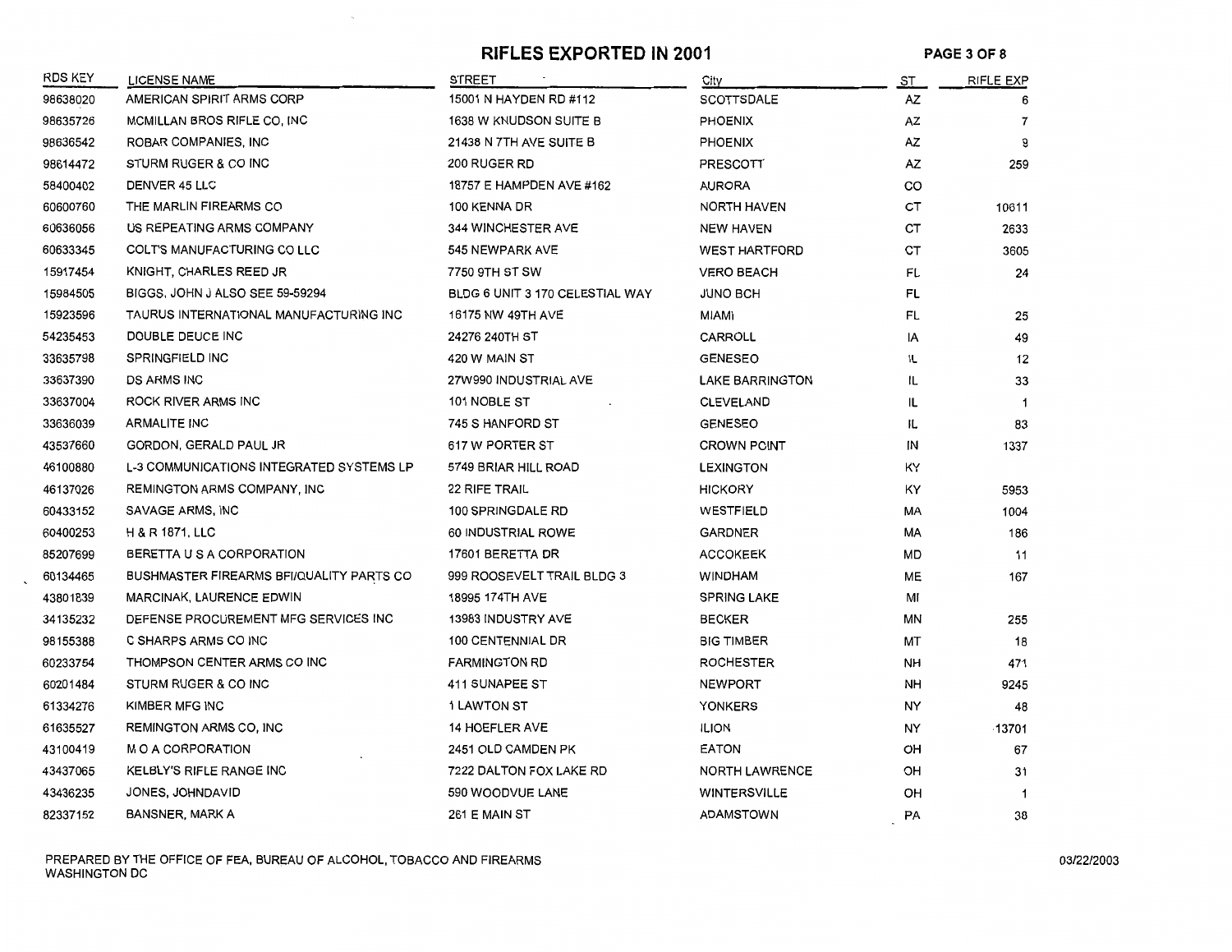#### **RIFLES EXPORTED IN 2001**

**PAGE40F8** 

| RDS KEY  | LICENSE NAME                    | <b>STREET</b>          | City               | ST | RIFLE EXP |
|----------|---------------------------------|------------------------|--------------------|----|-----------|
| 82338992 | BORDEN, JAMES F                 | <b>RR 1 BOX 250BC</b>  | <b>SPRINGVILLE</b> | PA | 32        |
| 34633475 | <b>H S PRECISION INC</b>        | 1301 TURBINE DR        | RAPID CITY         | SD | 64        |
| 34606531 | DAKOTA ARMS INC                 | 1310 INDUSTRY RD       | <b>STURGIS</b>     | SD | 14        |
| 16236907 | <b>BARRETT FIREARMS MFG INC</b> | 5926 MILLER LANE       | MURFREESBORO       | ΤN | 76        |
| 98790082 | ARMS TECHNOLOGY INC             | 1115 PIONEER RD        | SALT LAKE CITY     | UT | 250       |
| 98706281 | LAR MANUFACTURING INC           | 4133 WEST FARM RD      | WEST JORDAN        | UT | 2         |
| 99114520 | OLYMPIC ARMS INC                | 624 OLD PACIFIC HWY SE | <b>OLYMPIA</b>     | WA | 213       |
| 45500132 | MELVIN FORBES ENTERPRISES LLC   | 1024 GRAFTON RD        | MORGANTOWN         | WV | 144       |
| 45500242 | TAYLOR, RAY B                   | 230 232 COURT SQUARE   | PARKERSBURG        | WV |           |

50685

PREPARED BY THE OFFICE OF FEA, BUREAU OF ALCOHOL, TOBACCO AND FIREARMS WASHINGTON DC

 $\cdot$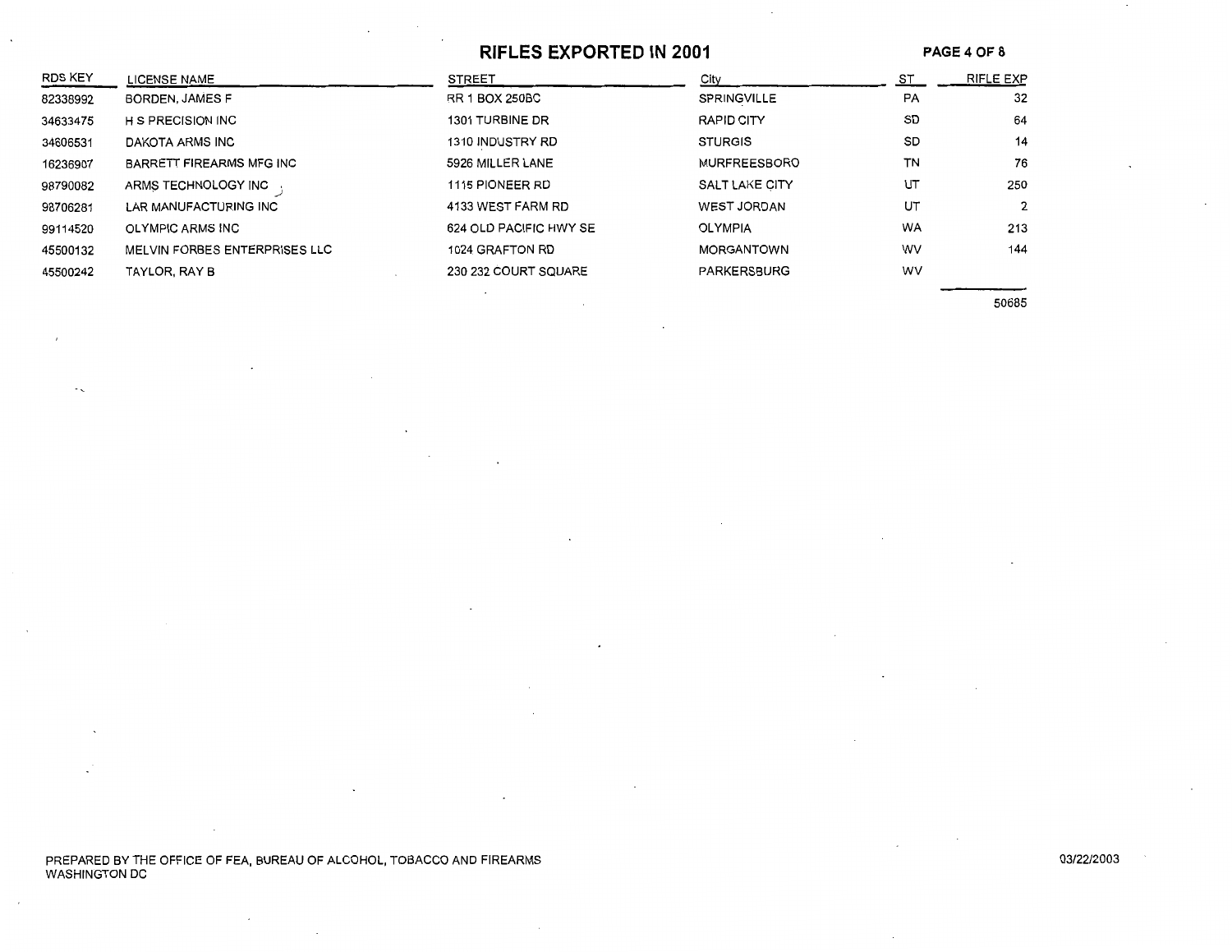## **SHOTGUNS EXPORTED IN 2001**

**PAGE** 5 OF 8

| <b>RDS KEY</b> | <b>LICENSE NAME</b>                      | <b>STREET</b>                              | <b>CITY</b>        | ST        | <b>SHOTGUN EXP</b> |
|----------------|------------------------------------------|--------------------------------------------|--------------------|-----------|--------------------|
| 57134716       | WILSONS GUN SHOP INC                     | 2234 CR 719                                | <b>BERRYVILLE</b>  | AR        |                    |
| 58400402       | DENVER 45 LLC                            | 18757 E HAMPDEN AVE #162                   | <b>AURORA</b>      | CO        |                    |
| 60636056       | US REPEATING ARMS COMPANY                | <b>344 WINCHESTER AVE</b>                  | <b>NEW HAVEN</b>   | CT        | 834                |
| 60600773       | O F MOSSBERG & SONS INC                  | 7 GRASSO AVE                               | NORTH HAVEN        | <b>CT</b> | 12952              |
| 15984505       | BIGGS, JOHN J ALSO SEE 59-59294          | BLDG 6 UNIT 3 170 CELESTIAL WAY            | <b>JUNO BCH</b>    | FL        |                    |
| 33635798       | <b>SPRINGFIELD INC</b>                   | 420 W MAIN ST                              | <b>GENESEO</b>     | IL        | 20                 |
| 46100880       | L-3 COMMUNICATIONS INTEGRATED SYSTEMS LP | 5749 BRIAR HILL ROAD                       | LEXINGTON          | KY        |                    |
| 60433152       | SAVAGE ARMS, INC                         | 100 SPRINGDALE RD                          | WESTFIELD          | MA        |                    |
| 60400253       | H & R 1871, LLC                          | 60 INDUSTRIAL ROWE                         | <b>GARDNER</b>     | MA        | 5478               |
| 85207699       | BERETTA U S A CORPORATION                | 17601 BERETTA DR                           | <b>ACCOKEEK</b>    | MD        | 73                 |
| 43801839       | MARCINAK, LAURENCE EDWIN                 | 18995 174TH AVE                            | <b>SPRING LAKE</b> | MI        |                    |
| 60201484       | STURM RUGER & CO INC                     | 411 SUNAPEE ST                             | <b>NEWPORT</b>     | <b>NH</b> | 109                |
| 61635527       | REMINGTON ARMS CO, INC                   | <b>14 HOEFLER AVE</b>                      | <b>ILION</b>       | NY        | 12465              |
| 82333855       | TAR HUNT CUSTOM RIFLES INC               | 101 DOGTOWN RD                             | <b>BLOOMSBURG</b>  | <b>PA</b> | 4                  |
| 57434208       | MAVERICK ARMS, INC                       | INDUSTRIAL BLVD MAVERICK CO DEVLPT<br>PARK | <b>EAGLE PASS</b>  | TX        | 14230              |
| 15422338       | <b>HECKLER &amp; KOCH INC.</b>           | 21480 PACIFIC BLVD                         | <b>STERLING</b>    | VA        |                    |
| 45500242       | TAYLOR, RAY B                            | 230 232 COURT SQUARE                       | PARKERSBURG        | wv        |                    |

46174

 $\cdot$ 

 $\zeta$ 

PREPARED BY THE OFFICE OF FEA, BUREAU OF ALCOHOL, TOBACCO AND FIREARMS WASHINGTON DC

 $\overline{1}$ 

 $\mathcal{L}$